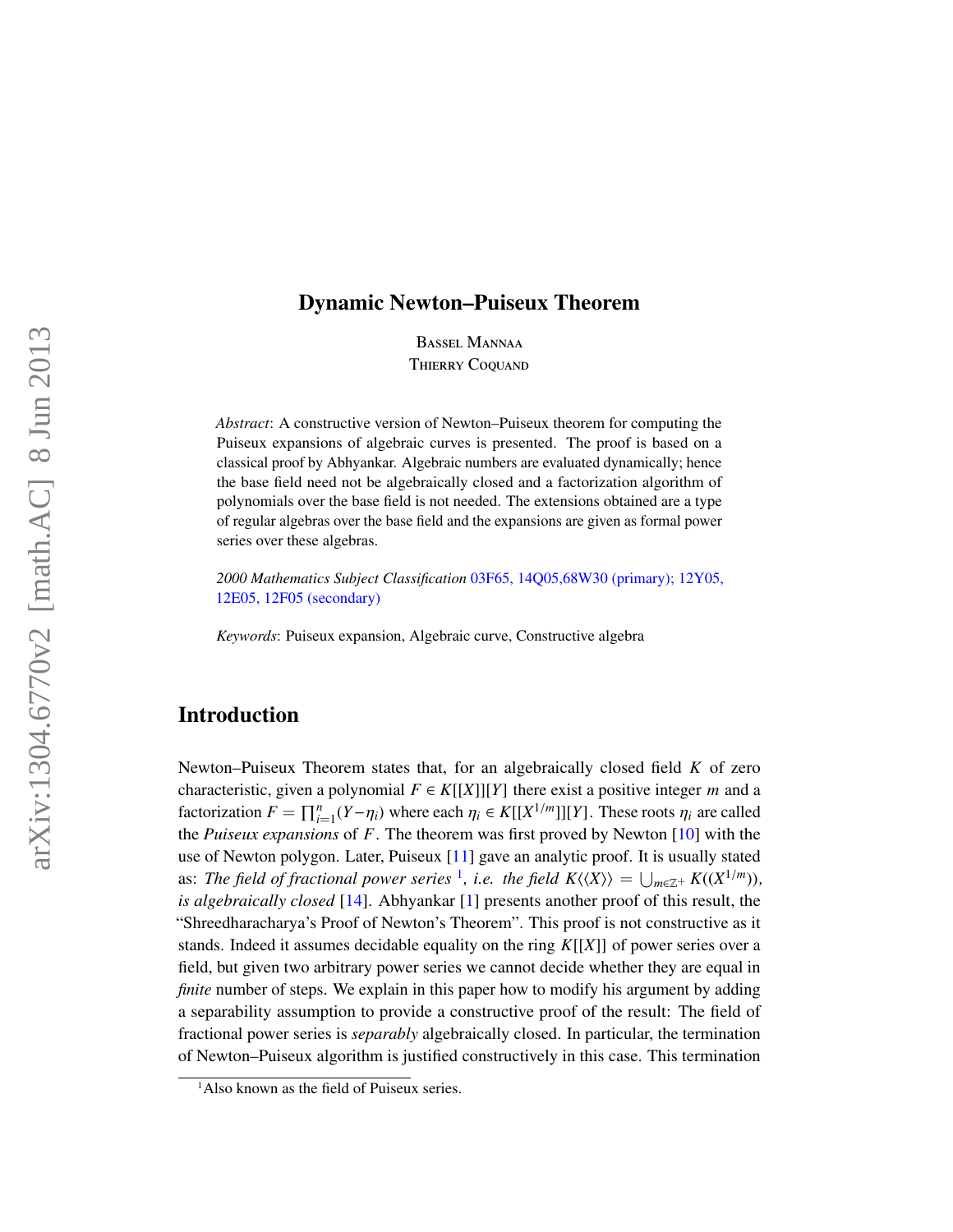is justified by a non constructive reasoning in most references [\[14,](#page-21-2) [6,](#page-21-4) [1\]](#page-21-3), with the exception of [\[7\]](#page-21-5) (For an introduction to constructive algebra, see [\[9,](#page-21-6) [8\]](#page-21-7)). Following that, we show that the field of fractional power series algebraic over  $K(X)$  is algebraically closed.

Another contribution of this paper is to analyze in a constructive framework what happens if the field *K* is not supposed to be algebraically closed. The difference with [\[7\]](#page-21-5), which provides also such an analysis, is that we do not assume the irreducibility of polynomials to be decidable. This is achieved through the method of *dynamic evaluation* [\[4\]](#page-21-8), which replaces factorization by gcd computations. The reference [\[3\]](#page-21-9) provides a proof theoretic analysis of this method.

With dynamic evaluation we obtain algebras, *triangular separable algebras*, as separable extensions of the base field and the Puiseux expansions are given over these algebras. Theorem [3.11](#page-16-0) shows that the extensions produced by the algorithm are minimal in the sense that if *R* is one such extension and *A* is any other algebra over the base field such that  $F(X, Y)$  factors linearly over  $A[[X^{1/r}]]$  for some positive integer *r*, then *A* splits *R* which in case *A* and *B* were fields would be equivalent to saying that *A* contains the which in case *A* and *R* were fields would be equivalent to saying that *A* contains the normal closure of *R*. But this then shows that *R* splits itself, which in case *R* is a field is equivalent to saying that *R* is a normal extension (Corollary [3.12\)](#page-16-1). Theorem [3.14](#page-17-0) will then show that any two triangular separable algebras *A* and *B* that split each other are in fact powers of a some triangular separable algebra, i.e.  $A \cong R^m$  and  $B \cong R^n$  for some triangular separable algebra *<sup>R</sup>* and positive integers *<sup>m</sup>*, *<sup>n</sup>*.

This algorithm gives less information than Duval's rational Puiseux expansion algorithm [\[6\]](#page-21-4) since we can easily obtain the classical Puiseux expansions of a polynomial from the rational ones (Rational Puiseux expansions describe the roots of the polynomial by pairs of power series, i.e. a parametrization, with rational coefficients). In [\[6\]](#page-21-4) the rational expansions of a polynomial  $F(X, Y) \in K[X, Y]$  are given as long as  $F(X, Y)$  is absolutely irreducible, i.e. irreducible in  $\overline{K}[X, Y]$ , where  $\overline{K}$  is the algebraic closure of *K*. It would be interesting to also justify Duval's algorithm in a constructive framework.

## 1 A constructive version of Abhyankar's Proof

We recall that a (discrete) field is defined to be a non trivial ring in which any element is 0 or invertible. For a ring *R*, the formal power series ring *R*[[*X*]] is the set of sequences  $\alpha = \alpha(0) + \alpha(1)X + \alpha(2)X^2 + \dots$ , with  $\alpha(i) \in R$  [\[9\]](#page-21-6).

An *apartness* relation # on a set is a symmetric relation satisfying  $x \# y \to x \# z \lor y \# z$ and  $\neg x \# x$ . An apartness is tight if it satisfies  $\neg x \# y \rightarrow x = y$ . In addition to the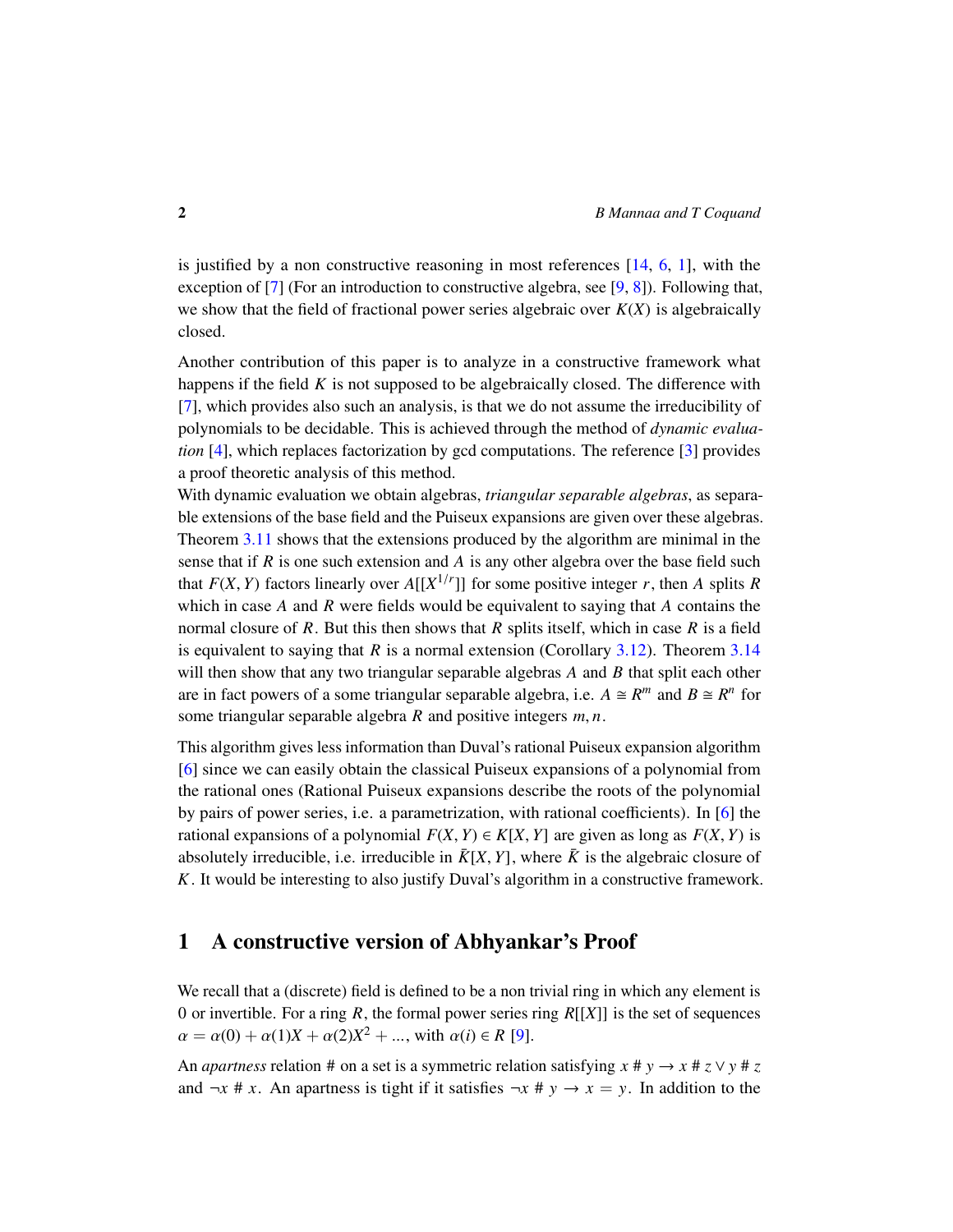ring identities, a ring with apartness satisfies  $x_1 + y_1 \# x_2 + y_2 \rightarrow x_1 \# x_2 \lor y_1 \# y_2$ ,  $x_1y_1$  #  $x_2y_2 \rightarrow x_1$  #  $x_2 \vee y_1$  #  $y_2$  and 0 # 1, see [\[9,](#page-21-6) [12\]](#page-21-10).

Next we define the apartness relation on power series as in [\[12,](#page-21-10) Ch 8].

**Definition 1.1** Let *R* be a ring with apartness. For  $\alpha, \beta \in R[[X]]$  we define  $\alpha \neq \beta$  if  $\exists n \alpha(n) \# \beta(n)$ .

The relation # as defined above is an apartness relation and makes *R*[[*X*]] into a ring with apartness [\[12\]](#page-21-10). This definition of # applies to the ring of polynomials  $R[X] \subset R[[X]]$ .

We note that, if *K* is a discrete field then for  $\alpha \in K[[X]]$  we have  $\alpha \neq 0$  iff  $\alpha(j)$  is invertible for some *j*. For  $F = \alpha_0 Y^n + ... + \alpha_n \in K[[X]][Y]$ , we have  $F \neq 0$  iff  $\alpha_i(j)$  is invertible for some *i* and  $0 \leq i \leq n$ invertible for some *j* and  $0 \le i \le n$ .

Let *R* be a commutative ring with apartness. Then *R* is an *integral domain* if it satisfies  $x # 0 \land y # 0 \rightarrow xy # 0$  for all  $x, y \in R$ . A *Heyting* field is an integral domain satisfying  $x \neq 0 \rightarrow \exists y \, xy = 1$ . The Heyting field of fractions of *R* is the Heyting field obtained by inverting the elements  $c \neq 0$  in  $R$  and taking the quotient by the appropriate equivalence relation, see [\[12,](#page-21-10) Ch 8, Theorem 3.12]. For *a* and  $b \neq 0$  in R we have  $a/b \neq 0$  iff  $a \neq 0$ .

For a discrete field *K*, an element  $\alpha \neq 0$  in *K*[[*X*]] can be written as  $X^m \sum_{i \in \mathbb{N}} a_i X^i$  with  $m \in \mathbb{N}$  and  $a_i \neq 0$ . It follows that the ring *K*[[*X*]] is an integral domain. If  $a_i \neq 0$  we *m*  $\in$  *N* and *a*<sub>0</sub>  $\neq$  0. It follows that the ring *K*[[*X*]] is an integral domain. If *a*<sub>0</sub>  $\neq$  0 we have that  $\sum_{i \in \mathbb{N}} a_i X^i$  is invertible in *K*[[*X*]]. We denote by *K*((*X*)), the Heyting field of fractions of *K*[[*X*]], we also call it the Heyting field of Laurent series over *K*. Thus an element apart from 0 in  $K((X))$  can be written as  $X^n \sum_{i \in \mathbb{N}} a_i X^i$  with  $a_0 \neq 0$  and  $n \in \mathbb{Z}$ , i.e. as a series where finitely many terms have negative exponents.

Unless otherwise qualified, in what follows, a field will always denote a discrete field.

**Definition 1.2** (Separable polynomial) Let *R* be a ring. A polynomial  $p \in R[X]$  is separable if there exist  $r, s \in R[X]$  such that  $rp + sp' = 1$ , where  $p' \in R[X]$  is the derivative of *n* derivative of *p*.

<span id="page-2-0"></span>**Lemma 1.3** Let *R* be a ring and  $p \in R[X]$  separable. If  $p = fg$  then both f and g are separable.

**Proof** Let  $rp + sp' = 1$  for  $r, s \in R[X]$ . Then  $rfg + s(fg' + f'g) = (rf + sf')g + sfg' = 1$ , thus *g* is soperable. Similarly for *f* thus *g* is separable. Similarly for *f* .  $\Box$ 

<span id="page-2-1"></span>**Lemma 1.4** Let *R* be a ring. If  $p(X) \in R[X]$  is separable and  $u \in R$  a unit then  $p(uY) \in R[Y]$  *is separable.*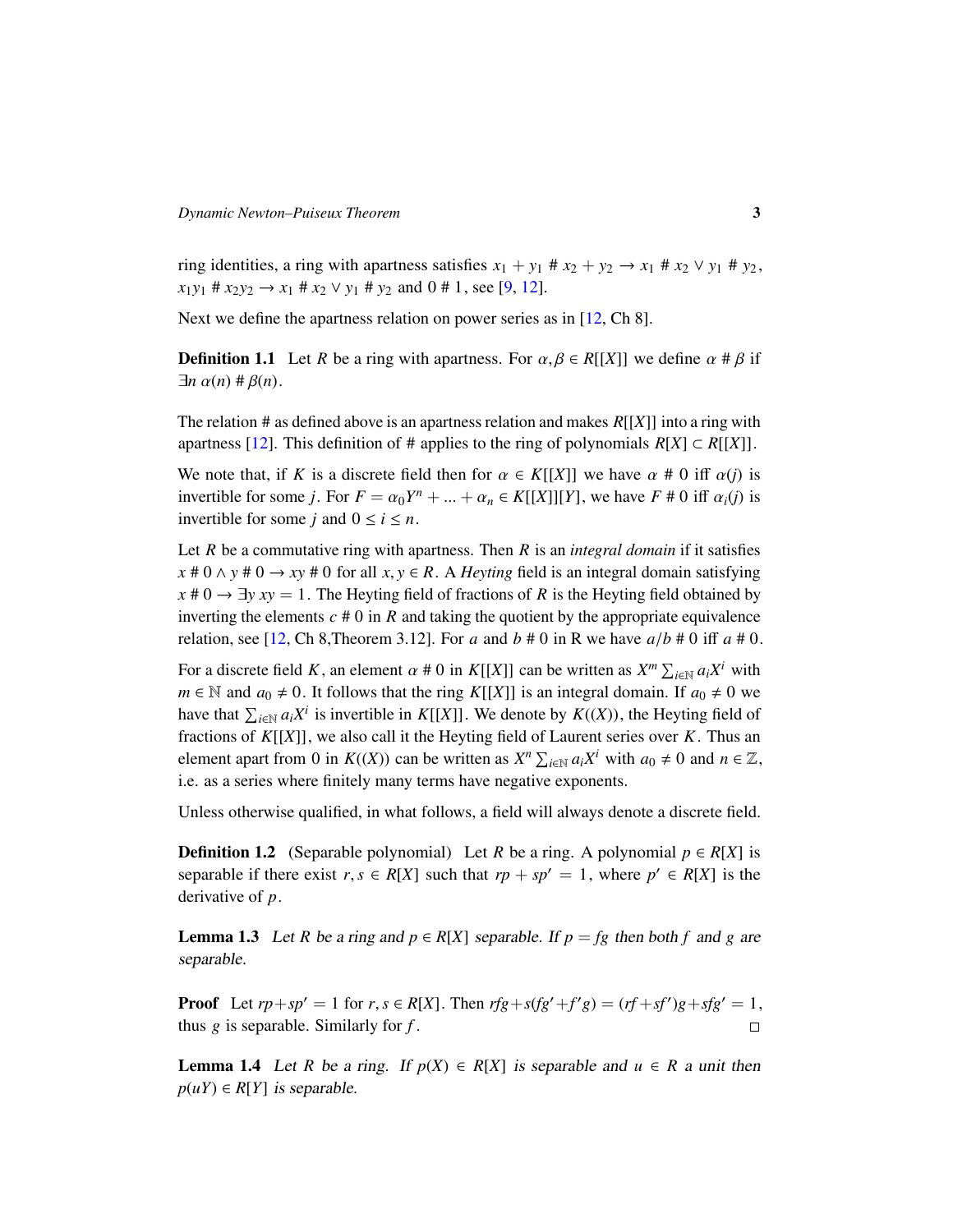The following result is usually proved with the assumption of existence of a decomposition into irreducible factors. We give a proof without this assumption. It works over a field of any characteristic.

<span id="page-3-2"></span>**Lemma 1.5** Let *f* be a monic polynomial in  $K[X]$  where *K* is a field. If *f'* is the derivative of *f* and *g* monic is the gcd of *f* and *f'* then writing  $f = hg$  we have that *h* is separable. We call *h* the separable associate of *f* .

**Proof** Let *a* be the gcd of *h* and *h*<sup> $\prime$ </sup>. We have  $h = l_1 a$ . Let *d* be the gcd of *a* and *a*<sup> $\prime$ </sup>. We have  $a = l_2d$  and  $a' = m_2d$ , with  $l_2$  and  $m_2$  coprime.

The polynomial *a* divides  $h' = l_1 a' + l'_1$  $I_1^{\prime}a$  and hence that  $a = l_2d$  divides  $l_1a^{\prime} = l_1m_2d$ . It follows that  $l_2$  divides  $l_1m_2$  and since  $l_2$  and  $m_2$  are coprime, that  $l_2$  divides  $l_1$ .

Also, if  $a^n$  divides p then  $p = qa^n$  and  $p' = q' a^n + nqa' a^{n-1}$ . Hence  $da^{n-1}$  divides *p*<sup> $\prime$ </sup>. Since *l*<sub>2</sub> divides *l*<sub>1</sub>, this implies that  $a^n = l_2 da^{n-1}$  divides *l*<sub>1</sub>*p*<sup> $\prime$ </sup>. So  $a^{n+1}$  divides  $al_1p' = hp'$ .

Since *a* divides *f* and *f'*, *a* divides *g*. We show that  $a^n$  divides *g* for all *n* by induction on *n*. If  $a^n$  divides *g* we have just seen that  $a^{n+1}$  divides *g'h*. Also  $a^{n+1}$  divides  $h'g$ since *a* divides *h'*. So  $a^{n+1}$  divides  $g'h + h'g = f'$ . On the other hand,  $a^{n+1}$  divides  $f = hg = l_1ag$ . So  $a^{n+1}$  divides *g* which is the gcd of *f* and *f'*.

This implies that *a* is a unit.

$$
\Box
$$

If *F* is in  $R[[X]][Y]$  we let  $F_Y$  be the derivative of *F* with respect to *Y*.

<span id="page-3-1"></span>**Lemma 1.6** Let *K* be a field and let  $F = \sum_{i=0}^{n} \alpha_i Y^{n-i} \in K[[X]][Y]$  be separable over  $K((X))$  then  $\alpha + 0 \vee \alpha = \pm 0$ *K*((*X*)), then  $\alpha_n \neq 0 \vee \alpha_{n-1} \neq 0$ 

**Proof** Since *F* is separable over  $K((X))$  we have  $PF + QF_Y = \gamma \neq 0$  for  $P, Q \in$ *K*[[*X*]][*Y*] and  $\gamma \in K$ [[*X*]]. From this we get that  $\gamma$  is equal to the constant term on the left hand side, i.e.  $P(0)\alpha_n + Q(0)\alpha_{n-1} = \gamma \neq 0$ . Thus  $\alpha_n \neq 0 \vee \alpha_{n-1} \neq 0$ . left hand side, i.e.  $P(0)\alpha_n + Q(0)\alpha_{n-1} = \gamma \neq 0$ . Thus  $\alpha_n \neq 0 \vee \alpha_{n-1} \neq 0$ .

One key of Abhyankar's proof is Hensel's Lemma. We formulate a little more general version than the one in [\[1\]](#page-21-3) by dropping the assumption that the base ring is a field.

<span id="page-3-0"></span>**Lemma 1.7** (Hensel's Lemma) Let *R* be a ring and  $F(X, Y) = Y^n + \sum_{i=1}^n a_i(X) Y^{n-i}$ <br>be a monic polynomial in PUVULVI of degree  $n > 1$ . Given monic  $G, H \in P[V]$  of be a monic polynomial in  $R[[X]][Y]$  of degree  $n > 1$ . Given monic  $G_0, H_0 \in R[Y]$  of degrees  $r, s > 0$  respectively and  $H^*, G^* \in R[Y]$  such that  $F(0, Y) = G_0H_0$ ,  $r + s = n$ <br>and  $G, H^* + H, G^* = 1$ ; we can find  $G(Y, Y)$ ,  $H(Y, Y) \subset R[Y]$  will via of degrees  $r, s$ and  $G_0H^* + H_0G^* = 1$ ; we can find  $G(X, Y), H(X, Y) \in R[[X]][Y]$  of degrees *r*, *s* respectively such that  $F(Y, Y) = G(Y, Y)H(Y, Y)$  and  $G(0, Y) = G$ .  $H(0, Y) = H$ . respectively, such that  $F(X, Y) = G(X, Y)H(X, Y)$  and  $G(0, Y) = G_0$ ,  $H(0, Y) = H_0$ .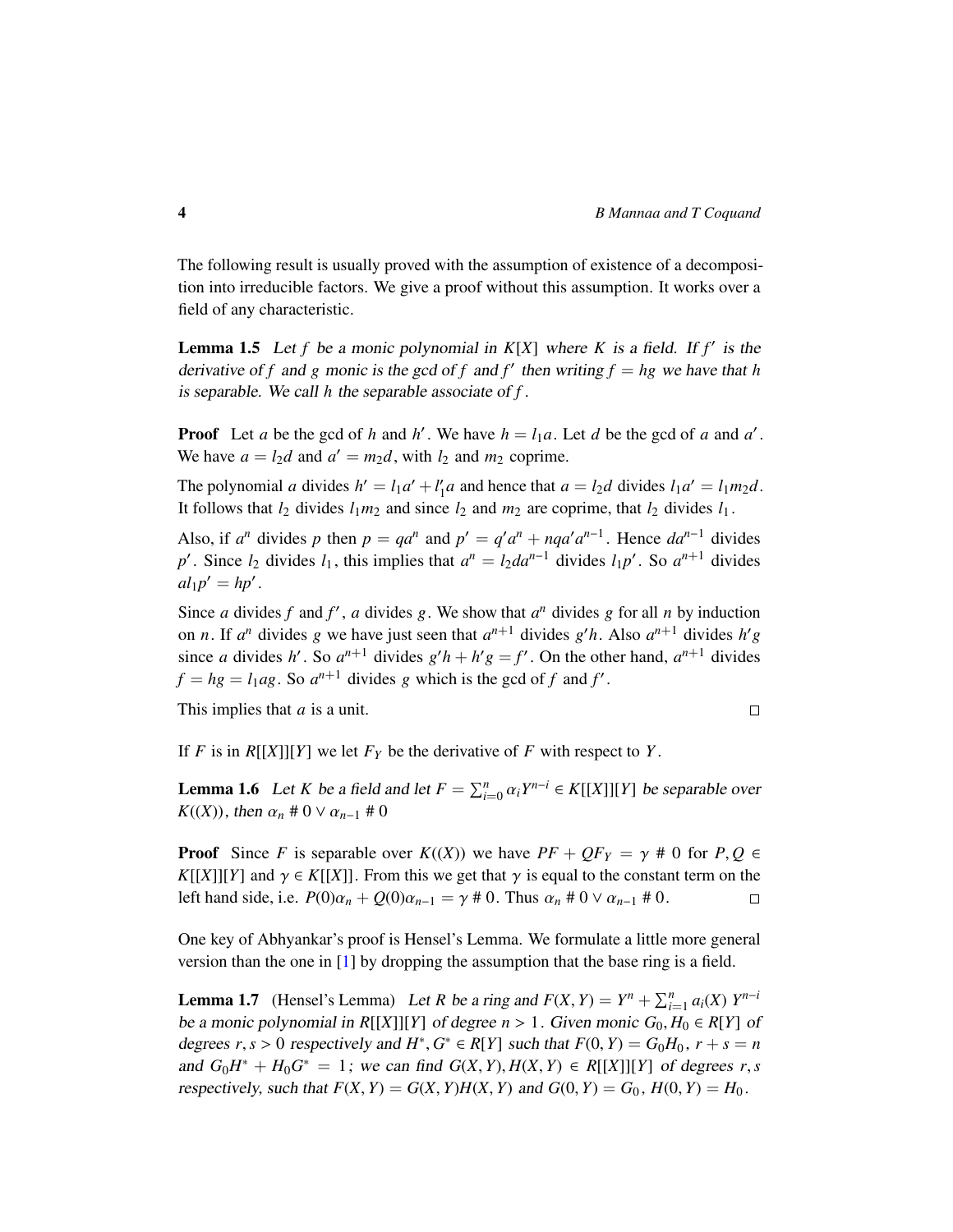**Proof** The proof is almost the same as Abhyankar's [\[1\]](#page-21-3), we present it here for completeness.

Since  $R[[X]][Y] \subseteq R[Y][[X]]$ , we can rewrite  $F(X, Y)$  as a power series in X with coefficients in *R*[*Y*]. Let  $F(X, Y) = F_0(Y) + F_1(Y)X + \ldots + F_q(Y)X^q + \ldots$ , with  $F_i(Y) \in R[Y]$ .<br>Now we went to find  $G(Y, Y)$ ,  $H(Y, Y) \subset R[Y]$ . we that  $F = GH$ . If we let Now we want to find  $G(X, Y), H(X, Y) \in R[Y][[X]]$  such that  $F = GH$ . If we let  $G = G_0 + \sum_{i=1}^{\infty} G_i(Y)X^i$  and  $H = H_0 + \sum_{i=1}^{\infty} H_i(Y)X^i$ , then for each *q* we need to find  $G_i(Y), H_j(Y)$  for  $i, j \le q$  such that  $F_q = \sum_{i+j=q} G_i H_j$ . We also need deg  $G_k < r$  and dog  $G_k < r$  for  $k \ne s \ge 0$  $\deg G_{\ell} < s$  for  $k, \ell > 0$ .

We find such  $G_i$ ,  $H_j$  by induction on *q*. We have that  $F_0 = G_0H_0$ . Assume that for some *a* > 0 we have found all  $G_1$ ,  $H_1$  with dog  $G_2 \le r$  and dog  $H_1 \le s$  for  $1 \le i \le a$  and some  $q > 0$  we have found all  $G_i$ ,  $H_j$  with deg  $G_i < r$  and deg  $H_i < s$  for  $1 \le i < q$  and  $1 < i < a$ . Now we need to find  $H_G$  with the strain  $G_i$  $1 \leq j \leq q$ . Now we need to find  $H_q$ ,  $G_q$  such that

$$
F_q = G_0 H_q + H_0 G_q + \sum_{\substack{i+j=q\\i. We let  $U_q = F_q - \sum_{\substack{i+j=q\\i, and we can see that  $\deg U \le r$ . We prove that  $G_0 H^* + H_0 G^* = 1$ . Multiplying by  $U$ , we get$
$$

that deg *U<sub>q</sub>* < *n*. We are given that  $G_0H^* + H_0G^* = 1$ . Multiplying by *U<sub>q</sub>* we get  $G_2H^*H = H_1H_2G^*H = H_1H_2$  By Euclidean division we can write *U*<sub>*H*</sub><sup>W</sup> = *E H*<sub>2</sub> + *H*<sub>2</sub>  $G_0 H^* U_q + H_0 G^* U_q = U_q$ . By Euclidean division we can write  $U_q H^* = E_q H_0 + H_q$ for some  $E_q$ ,  $H_q$  with deg  $H_q < s$ . Thus we write  $U_q = G_0 H_q + H_0 (E_q G_0 + G^* U_q)$ .<br>We see see that deg  $H_q(E_q G_q + G^* U_q) \leq r$  since deg(*U*  $G_q H_q \leq r$ , Since  $H_q$  is We can see that  $\deg H_0(E_q G_0 + G^* U_q) < n$  since  $\deg(U_q - G_0 H_q) < n$ . Since  $H_0$  is monic of degree  $g$ ,  $\deg(E_q G_0 + G^* U_q) < n$ . We take  $G_q = E_q G_q + G^* U_q$ monic of degree *s*,  $\deg(E_qG_0 + G^*U_q) < r$ . We take  $G_q = E_qG_0 + G^*U_q$ .<br>Now we get write  $G(Y, Y)$ ,  $H(Y, Y)$  as monic polynomials in *Y* with ago

Now, we can write  $G(X, Y), H(X, Y)$  as monic polynomials in *Y* withe coefficients in  $R[[X]]$ , with degrees *r*, *s* respectively.  $R[[X]]$ , with degrees *r*, *s* respectively.

It should be noted that the uniqueness of the factors *G* and *H* proven in [\[1\]](#page-21-3) may not necessarily hold when *R* is not an integral domain.

If  $\alpha = \sum \alpha(i)X^i$  is an element of *R*[[*X*]] we write  $m \leq \text{ord } \alpha$  to mean that  $\alpha(i) = 0$  for  $i < m$  and  $m = \text{ord } \alpha$  to mean furthermore that  $\alpha(m)$  is invertible.

#### <span id="page-4-1"></span>Lemma 1.8 Let *K* be an algebraically closed field of characteristic zero.

Let  $F(X, Y) = Y^n + \sum_{i=1}^n \alpha_i(X)Y^{n-i} \in K[[X]][Y]$  be a monic non-constant polynomial of degree  $n > 2$  congrable over  $F((Y))$ . Then there exist  $m > 0$  and a proper fectorization degree  $n \geq 2$  separable over  $K((X))$ . Then there exist  $m > 0$  and a proper factorization  $F(T^m, Y) = G(T, Y)H(T, Y)$  with *G* and *H* in *K*[[*T*]][*Y*].

**Proof** We can assume w.l.o.g. that  $\alpha_1(X) = 0$ . This is Shreedharacharya's<sup>[2](#page-4-0)</sup> trick [\[1\]](#page-21-3) (a simple change of variable  $F(X, W - \alpha_1/n)$ ). The simple case is if we have ord  $\alpha_i = 0$ for some 1 < *i* ≤ *n*. In this case  $F(0, Y) = Y^n + d_2Y^{n-1} + ... + d_n ∈ K[Y]$  and  $d_i ≠ 0$ .<br>Thus  $\forall a \in K$   $F(0, Y) + (Y - a)^n$ . For any root *b* of  $F(0, b) = 0$  we have then a Thus  $\forall a \in K$   $F(0, Y) \neq (Y - a)^n$ . For any root *b* of  $F(0, b) = 0$  we have then a

<span id="page-4-0"></span><sup>2</sup>Shreedharacharya's trick is also known as Tschirnhaus's trick [\[13\]](#page-21-11). The technique of removing the second term of a polynomial equation was also known to Descartes [\[5\]](#page-21-12).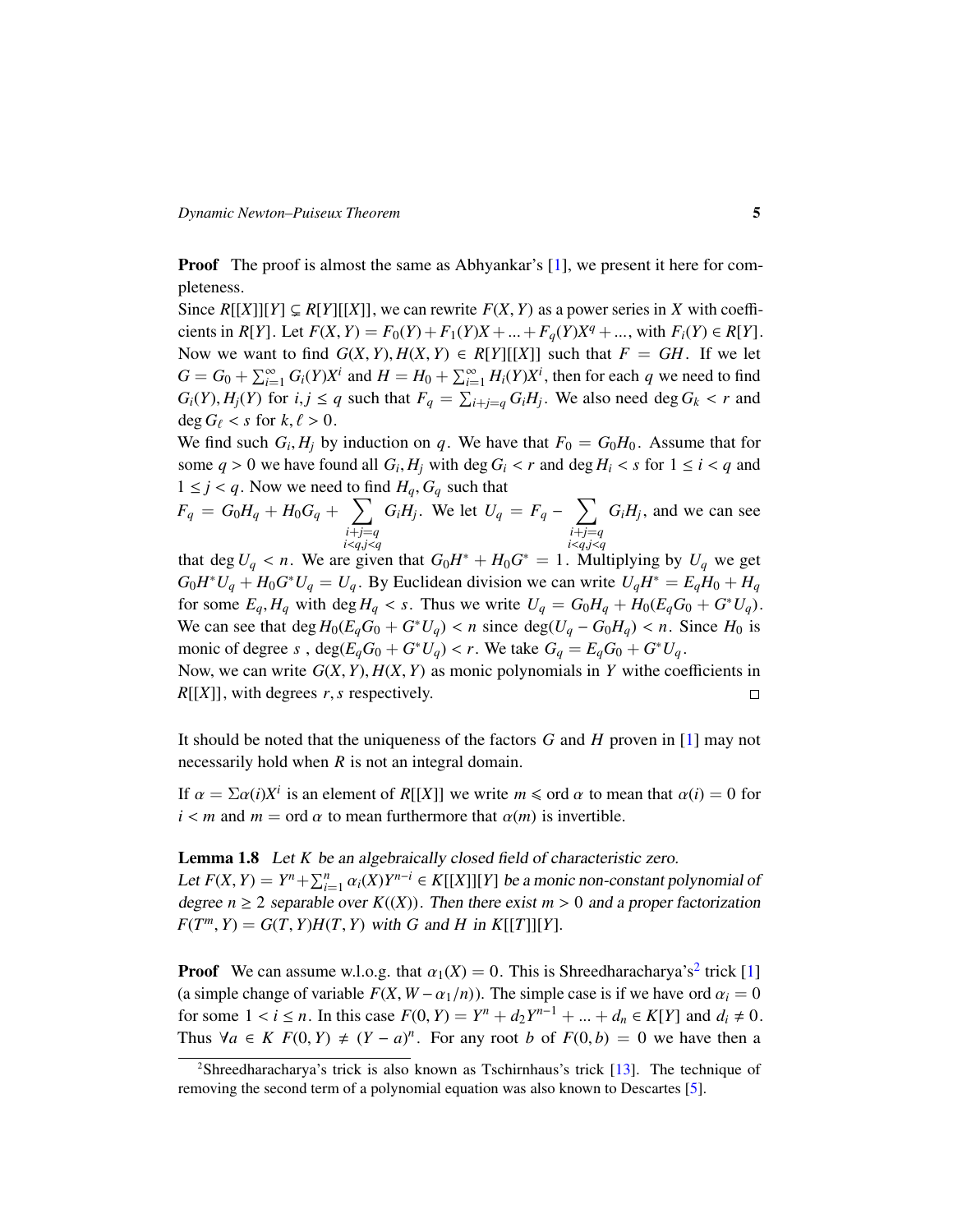proper decomposition  $F(0, Y) = (Y - b)^p H$  with  $Y - b$  and  $H$  coprime, and we can use Hangel's Lamma 1.7 to conclude (In this case we can take  $m = 1$ ) Hensel's Lemma [1.7](#page-3-0) to conclude (In this case we can take  $m = 1$ ).

In general, we know by Lemma [1.6](#page-3-1) that for  $k = n$  or  $k = n - 1$  we have  $\alpha_k(X)$  is apart from 0. We then have  $\alpha_k(\ell)$  invertible for some  $\ell$ . We can then find p and m,  $1 \le m \le n$ , such that  $\alpha_m(p)$  is invertible and  $\alpha_i(j) = 0$  whenever  $j/i \le p/m$  (See explanation below). We can then write

$$
F(T^m, T^p Z) = T^{np}(Z^n + c_2(T)Z^{n-2} + \cdots + c_n(T))
$$

with ord  $c_m = 0$ . As in the simple case, we have a proper decomposition  $Z^n$  +  $c_2(T)Z^{n-2} + \cdots + c_n(T) = G_1(T, Z)H_1(T, Z)$  with  $G_1(T, Z)$  monic of degree *l* in *Z*<br>and *H* (*T*, *Z*) monic of degree *g* in *Z*, with *L*  $\vdash q = r, l \leq r, q \leq r$ . We then take and  $H_1(T, Z)$  monic of degree *q* in *Z*, with  $l + q = n$ ,  $l < n$ ,  $q < n$ . We then take  $G(T, Y) = T^{lp}G_1(T, Y/T^p)$  and  $H(T, Y) = T^{qp}H_1(T, Y/T^p)$ .  $G(T, Y) = T^{lp}G_1(T, Y/T^p)$  and  $H(T, Y) = T^{qp}H_1(T, Y/T^p)$ .

We note that since the polynomial is of finite *Y* degree the search for *m* and *p* is finite. For example if the polynomial is of *Y* degree 7 (see Figure [1\)](#page-4-1) and if  $k = 4$  and  $\ell = 3$ we need only search the finite number of pairs to the left of the dotted line.



(Y-degree)-(Y-Exponent)

Figure 1: Search for *m* and *p*, Lemma [1.8.](#page-4-1)

<span id="page-5-0"></span>Theorem 1.9 Let *K* be an algebraically closed field of characteristic zero. Let  $F(X, Y) = Y^n + \sum_{i=1}^n \alpha_i(X)Y^{n-i} \in K[[X]][Y]$  be a monic non-constant polynomial concrete to  $W(X)$ . Then there exist a positive integer  $m$  and fectorization separable over  $K((X))$ . Then there exist a positive integer *m* and factorization

$$
F(T^m, Y) = \prod_{i=1}^n (Y - \eta_i) \qquad \eta_i \in K[[T]]
$$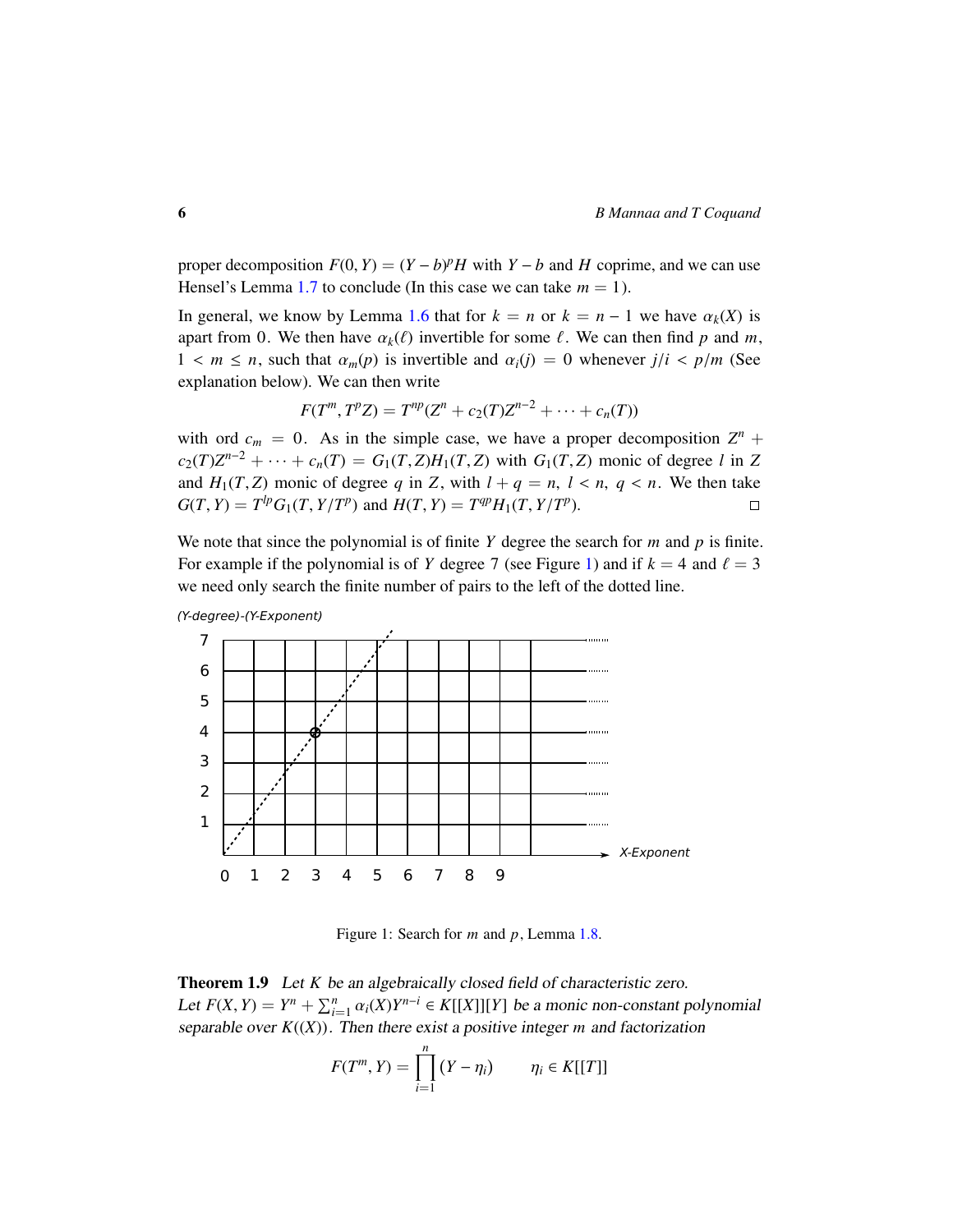**Proof** If  $F(X, Y)$  is separable over  $K((X))$  then  $F(T^m, Y)$  for some positive integer *m* is separable over  $K((T))$ . The proof follows from Lamma 1.3 and Lamma 1.8 by *m* is separable over  $K((T))$ . The proof follows from Lemma [1.3](#page-2-0) and Lemma [1.8](#page-4-1) by induction.  $\Box$ 

<span id="page-6-2"></span>Corollary 1.10 Let *K* be an algebraically closed field of characteristic zero. The Heyting field of fractional power series over *K* is separably algebraically closed.

**Proof** Let  $F(X, Y) \in K((X))[Y]$  be a monic separable polynomial of degree  $n > 1$ . Let  $\beta \neq 0$  be the product of the denominators of the coefficients of *F*. Then we can write  $F(X, \beta^{-1}Z) = \beta^{-n}G$  for  $G \in K[[X]][Z]$ . By Lemma [1.4](#page-2-1) we get that *F*, hence *G*, is senarchly in *Z* ever  $F((X))$ . By Theorem 1.0,  $G(T^m, Z)$  fectors linearly over  $F([T])$ is separable in *Z* over  $K((X))$ . By Theorem [1.9,](#page-5-0)  $G(T^m, Z)$  factors linearly over  $K[[T]]$ <br>for some positive integer *m*. Consequently we get that  $E(T^m, V)$  factors linearly over for some positive integer *m*. Consequently we get that  $F(T^m, Y)$  factors linearly over  $F(T^m)$  $K((T)).$ 

In the following we show that the elements in  $K\langle\langle X\rangle\rangle$  algebraic over  $K(X)$  form a discrete algebraically closed field.

<span id="page-6-0"></span>**Lemma 1.11** Let *K* be a field and  $F(X, Y) = Y^n + b_1 Y^{n-1} + ... + b_n \in K(X)[Y]$  be a non-constant monic polynomial such that  $b_1 \neq 0$ , If  $\alpha \in K((T))$  is a root of  $F(T^q, Y)$ non-constant monic polynomial such that  $b_n \neq 0$ . If  $\gamma \in K((T))$  is a root of  $F(T^q, Y)$ , then ord  $\alpha \leq d$  for some positive integer d then ord  $\gamma \leq d$  for some positive integer d.

**Proof** We can find  $h \in K[X]$  such that  $G = hF = a_0(X)Y^n + a_1(X)Y^{n-1} + ... + a_n(X) \in K[Y]$ <br>*K*[*X*] with  $g \neq 0$ . Let  $d = \text{ord } g$  (*T<sup>a</sup>*). If exists  $d$  then so is existent  $g \circ f^{-1}$  for *K*[*X*][*Y*] with  $a_n \neq 0$ . Let  $d = \text{ord } a_n(T^q)$ . If ord  $\gamma > d$  then so is ord  $a_i \gamma^{n-i}$  for  $0 \leq i \leq n$ . But we know that in a there is a non-zero term with  $T$  degree  $d$ . Thus  $0 \le i < n$ . But we know that in  $a_n$  there is a non-zero term with *T*−degree *d*. Thus  $G(T^q, \gamma) \# 0$ : Consequently  $F(T^q, \gamma) \# 0$  $G(T^q, \gamma) \neq 0$ ; Consequently  $F(T^q, \gamma) \neq 0$ 

Note that if  $\alpha, \beta \in K\langle\langle X \rangle\rangle$  are algebraic over  $K(X)$  then  $\alpha + \beta$  and  $\alpha\beta$  are algebraic over *K*(*X*) [\[9,](#page-21-6) Ch 6, Corollary 1.4].

<span id="page-6-1"></span>**Lemma 1.12** Let *K* be a field. The set of elements in  $K\langle\langle X \rangle\rangle$  algebraic over  $K(X)$  is a discrete set; More precisely # is decidable on this set.

**Proof** It suffices to show that for an element  $\gamma$  in this set  $\gamma \neq 0$  is decidable. Let  $F = Y^n + a_1(X)Y^{n-1} + ... + a_n \in K(X)[Y]$  be a monic non-constant polynomial. Let  $\alpha \in K((T))$  be a root of  $F(T^q, V)$ . If  $F = Y^n$  then  $-\alpha t \neq 0$ . Otherwise, F can be written  $\gamma \in K((T))$  be a root of  $F(T^q, Y)$ . If  $F = Y^n$  then  $\neg \gamma \neq 0$ . Otherwise, *F* can be written as  $Y^m(Y^{n-m} + ... + a_m)$  with  $0 \le m < n$  and  $a_m \ne 0$ . By Lemma [1.11](#page-6-0) we can find *d* such that any element in  $K((T))$  that is a reat of  $Y^{n-m} + ... + a_n$  has an order less than such that any element in  $K((T))$  that is a root of  $Y^{n-m} + \dots + a_m$  has an order less than or equal to *d*. Thus  $\gamma \neq 0$  if an only if ord  $\gamma \leq d$ .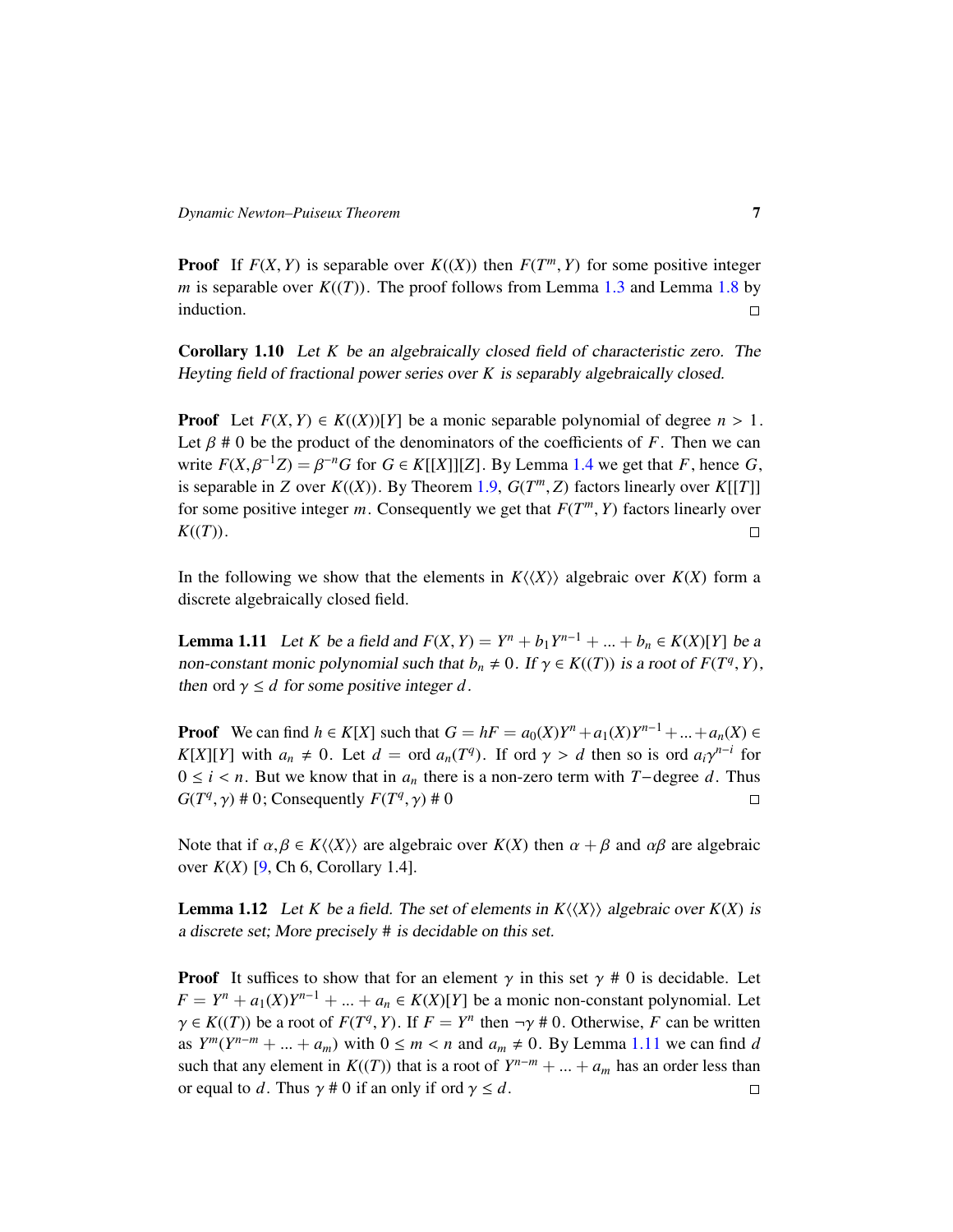If  $\alpha \neq 0 \in K\langle\langle X \rangle\rangle$  is algebraic over  $K(X)$  then  $1/\alpha$  is algebraic over  $K(X)$ . Thus the set of elements in  $K\langle\langle X\rangle\rangle$  algebraic over  $K(X)$  form a field  $K\langle\langle X\rangle\rangle^{alg} \subset K\langle\langle X\rangle\rangle$ . This field is in fact algebraically closed *in*  $K\langle\langle X \rangle\rangle$  [\[9,](#page-21-6) Ch 6, Corollary 1.5].

Since for an algebraically closed field *K* we have shown  $K\langle\langle X\rangle\rangle$  to be only *separably* algebraically closed, we need a stronger argument to show that  $K\langle\langle X\rangle\rangle^{alg}$  is algebraically closed.

Lemma 1.13 For an algebraically closed field *K* of characteristic zero, the field  $K\langle\langle X\rangle\rangle^{alg}$  is algebraically closed.

**Proof** Let  $F \in K\langle\langle X \rangle\rangle^{alg}[Y]$  be a monic non-constant polynomial of degree *n*. By Lemma [1.12](#page-6-1)  $K(\langle X \rangle)^{alg}$  is a discrete field. By Lemma [1.5](#page-3-2) we can decompose *F* as  $F = HG$  with  $H \in K \langle \langle X \rangle \rangle^{alg}[Y]$  a non-constant monic separable polynomial. By Corollary [1.10,](#page-6-2) *H* has a root  $\eta$  in  $K\langle\langle X \rangle\rangle$ . Since  $K\langle\langle X \rangle\rangle^{alg}$  is algebraically closed in  $K(\langle X \rangle)$  we have that  $\eta \in K(\langle X \rangle)^{alg}$ .  $K\langle\langle X\rangle\rangle$  we have that  $\eta \in K\langle\langle X\rangle\rangle^{alg}$ .

We can draw similar conclusions in the case of real closed fields  $3$ .

<span id="page-7-1"></span>Lemma 1.14 Let *R* be a real closed field. Then

- (1) For any  $\alpha \neq 0 \in R\langle\langle X \rangle\rangle$  we can find  $\beta \in R\langle\langle X \rangle\rangle$  such that  $\beta^2 = \alpha$  or  $-\beta^2 = \alpha$ .
- (2) A separable monic polynomial of odd degree in  $R\langle\langle X\rangle\rangle[Y]$  has a root in  $R\langle\langle X\rangle\rangle$ .

**Proof** Since *R* is real closed, the first statement follows from the fact an element  $a_0 + a_1X + ... \in R[[X]]$  with  $a_0 > 0$  has a square root in  $R[[X]]$ .

Let  $F(X, Y) = Y^n + \alpha_1 Y^{n-1} + \dots + \alpha_n \in R[[X]][Y]$  be a monic polynomial of odd<br>degree  $n > 1$  seperable over  $P((Y))$ . We see assume  $T \cdot 1 \cdot 2 \cdot 5$ , that  $\alpha_n = 0$ . Since degree  $n > 1$  separable over  $R((X))$ . We can assume w.l.o.g. that  $\alpha_1 = 0$ . Since *F* is separable, i.e.  $PF + QF_Y = 1$  for some  $P, Q \in R((X))[Y]$ , then by a similar construction to that in Lemma [1.8](#page-4-1) we can write  $F(T^m, T^pZ) = T^{np}V$  for  $V \in R[[T]][Z]$ <br>such that  $V(0, Z) \neq (Z + a)^n$  for all  $a \in R$ . Since *P* is real closed and  $V(0, Z)$  has such that  $V(0, Z) \neq (Z + a)^n$  for all  $a \in R$ . Since *R* is real closed and  $V(0, Z)$  has odd degree,  $V(0, Z)$  has a root  $r$  in  $R$ . We can find proper decomposition into coprime factors  $V(0, Z) = (Z - r)^{\ell} q$ . By Hensel's Lemm[a1.7,](#page-3-0) we lift those factors to factors of  $V$  in  $P[TT11Z]$  thus we can write  $F = GH$  for monic non-constant  $G, H \in P[TT11V]$ *V* in *R*[[*T*]][*Z*] thus we can write  $F = GH$  for monic non-constant  $G, H \in R[[T]][Y]$ . By Lemma [1.3](#page-2-0) both *G* and *H* are separable. Either *G* or *H* has odd degree. Assuming *G* has odd degree greater than 1, we can further factor *G* into non-constant factors. The statement follows by induction.  $\Box$ 

<span id="page-7-0"></span><sup>&</sup>lt;sup>3</sup>We reiterate that by a field we mean a discrete field.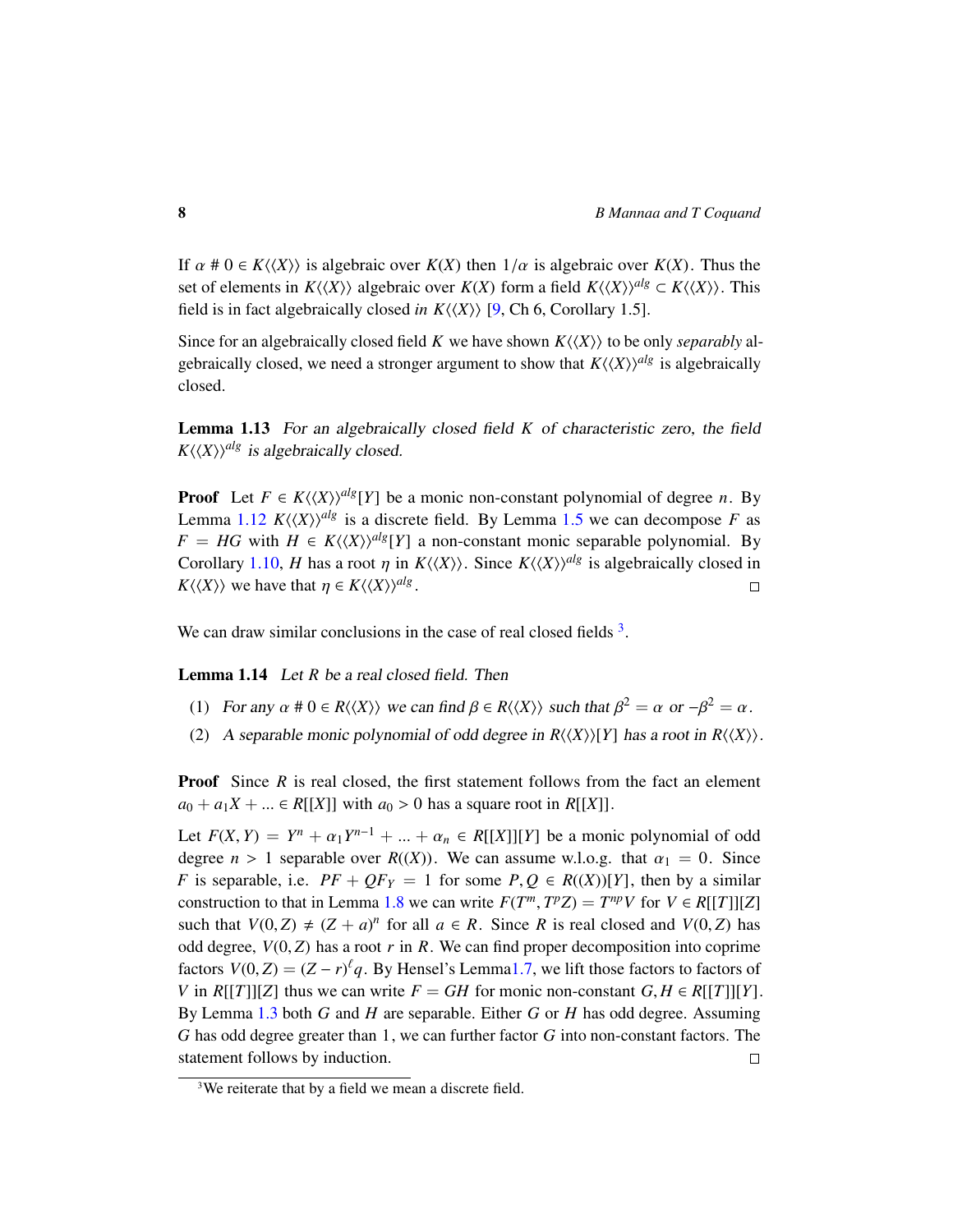Let *R* be a real closed field. By Lemma [1.12](#page-6-1) we see that  $R\langle\langle X\rangle\rangle^{alg}$  is discrete. A non-zero element in  $\alpha \in R\langle\langle X \rangle\rangle^{alg}$  can be written  $\alpha = X^{m/n}(a_0 + a_1X^{1/n} + ...)$  for  $n > 0, m \in \mathbb{Z}$  with  $a_0 \neq 0$ . Then  $\alpha$  is positive iff its initial coefficient  $a_0$  is positive [\[2\]](#page-21-13). We can then see that this makes  $R\langle\langle X\rangle\rangle^{alg}$  an ordered field.

**Lemma 1.15** For a real closed field R, the field  $R(\langle X \rangle)^{alg}$  is real closed.

**Proof** Let  $\alpha \in R\langle\langle X\rangle\rangle^{alg}$ . Since  $R\langle\langle X\rangle\rangle^{alg}$  is discrete, by Lemma [1.14](#page-7-1) we can find  $\beta \in R\langle \langle X \rangle \rangle^{alg}$  such that  $\beta^2 = \alpha$  or  $-\beta^2 = \alpha$ .<br>Let  $E \subseteq B\ell\langle X \rangle^{alg}$  be a monic polynomic

Let *F* ∈ *R* $\langle \langle X \rangle \rangle$ <sup>*alg*</sup>[*Y*] be a monic polynomial of odd degree *n*. Applying Lemma [1.5](#page-3-2) several times, by induction we have  $F = H_1 H_2$ .  $H_m$  with  $H_i \in R \langle \langle X \rangle \rangle^{alg}[Y]$  separable non-constant monic polynomial. For some *i* we have *H<sup>i</sup>* of odd degree. By Lemma [1.14,](#page-7-1) *H<sub>i</sub>* has a root in  $R\langle\langle X\rangle\rangle^{alg}$ . Thus *F* has a root in  $R\langle\langle X\rangle\rangle^{alg}$ .  $\Box$ 

### 2 Dynamical interpretation

The goal of this section is to give a version of Theorem [1.9](#page-5-0) over a field *K* of characteristic 0, not necessarily algebraically closed.

Definition 2.1 (Regular ring) A commutative ring *R* is *(von Neumann) regular* if for every element  $a \in R$  there exist  $b \in R$  such that  $aba = a$  and  $bab = b$ . This element *b* is called the quasi-inverse of *a*.

A ring is regular iff it is zero-dimensional and reduced. It is also equivalent to the fact that any principal ideal (and hence any finitely generated ideal) is generated by an idempotent. If *a* is an element in *R* and  $aba = a$ ,  $bab = b$  then the element  $e = ab$  is an idempotent such that  $\langle e \rangle = \langle a \rangle$  and *R* is isomorphic to  $R_0 \times R_1$  with  $R_0 = R/\langle e \rangle$ and  $R_1 = R/(1 - e)$ . Furthermore *a* is 0 on the component  $R_0$  and invertible on the component  $R_1$ .

We define strict Bézout rings as in  $[8, Ch 4]$  $[8, Ch 4]$  $[8, Ch 4]$ .

**Definition 2.2** A ring *R* is a (strict) Bézout ring if for all  $a, b \in R$  we can find *g*,  $a_1, b_1, c, d \in R$  such that  $a = a_1g, b = b_1g$  and  $ca_1 + db_1 = 1$ .

If *R* is a regular ring then  $R[X]$  is a strict Bézout ring (and the converse is true [[8\]](#page-21-7)). Intuitively we can compute the gcd as if *R* was a field, but we may need to split *R* when deciding if an element is invertible or 0. Using this, we see that given  $a, b$  in  $R[X]$  we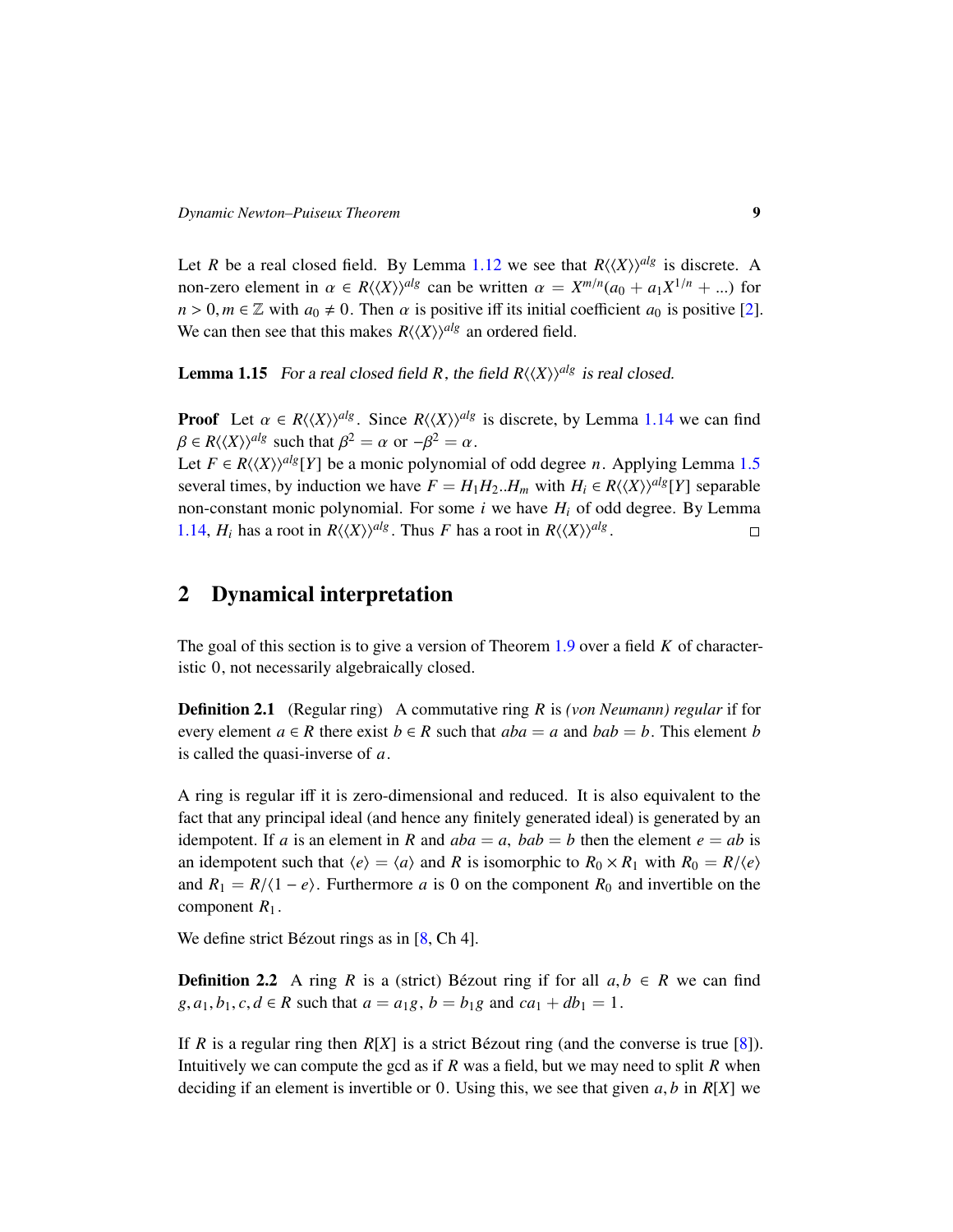can find a decomposition  $R_1, \ldots, R_n$  of *R* and for each *i* we have  $g, a_1, b_1, c, d$  in  $R_i[X]$ such that  $a = a_1g$ ,  $b = b_1g$  and  $ca_1 + db_1 = 1$  with g monic. The degree of g may depend on *i*.

<span id="page-9-0"></span>**Lemma 2.3** If *R* is regular and *p* in  $R[X]$  is a separable polynomial then  $R[a]$  =  $R[X]/\langle p \rangle$  is regular.

**Proof** If  $c = q(a)$  is an element of  $R[a]$  with  $q$  in  $R[X]$  we compute the gcd  $g$  of  $p$ and *q*. If  $p = gp_1$ , we can find *u* and *v* in  $R[X]$  such that  $ug + vp_1 = 1$  since *p* is separable. We then have  $g(a)p_1(a) = 0$  and  $u(a)g(a) + v(a)p_1(a) = 1$ . It follows that  $e = u(a)g(a)$  is idempotent and we have  $\langle e \rangle = \langle g(a) \rangle$ .  $\Box$ 

A *triangular separable K–algebra*

 $R = K[a_1, \ldots, a_n], p_1(a_1) = 0, p_2(a_1, a_2) = 0, \ldots$ 

is a sequence of separable extension starting from a field K, with  $p_1$  in  $K[X]$ ,  $p_2$  in  $K[a_1][X], \ldots$  all monic and separable polynomials. A triangular separable algebra is thought of as an approximation of the algebraic closure of *K*, and is determined by a list of polynomials  $p_1(X_1), p_2(X_1, X_2), \ldots$  (This is related to the way [\[7\]](#page-21-5) avoids the algebraic closure, by adding only constants as needed, with the difference that we don't assume an irreducibility test.) It follows from Lemma [2.3](#page-9-0) that each triangular separable algebra defines a regular algebra  $K[a_1, \ldots, a_n]$ . In this case however, the idempotent elements have a simpler direct description. If we have a decomposition  $p_l(a_1, \ldots, a_{l-1}, X) = g(X)q(X)$  with  $g, q$  in  $K[a_1, \ldots, a_{l-1}, X]$  then since  $p_l$  is separable,<br>we have a relation  $x \perp ss = 1$  and  $s = x(a)g(a) \perp ts = g(a)g(a)$  are then we have a relation  $rg + sq = 1$  and  $e = r(a_l)g(a_l)$ ,  $1 - e = s(a_l)q(a_l)$  are then idempotent element. We then have a decomposition of *R* in two triangular separable algebras  $p_1, \ldots, p_{l-1}, g, p_{l+1}, \ldots$  and  $p_1, \ldots, p_{l-1}, q, p_{l+1}, \ldots$  If we iterate this process we obtain the notion of *decomposition* of a triangular separable algebra *R* in finitely many triangular algebra  $R_1, \ldots, R_n$ . This decomposition stops when all polynomials  $p_1, \ldots, p_l$  are irreducible, i.e. when *R* is a field. For a triangular separable algebra *R* and an ideal *<sup>I</sup>* of *<sup>R</sup>*, if *<sup>R</sup>*/*<sup>I</sup>* is a triangular separable algebra then we describe *<sup>R</sup>*/*<sup>I</sup>* as being a *refinement* of *R*. Thus a refinement of  $K[a_1, ..., a_n], p_1, ..., p_n$  is of the form  $K[b_1, ..., b_n], q_1, ..., q_n$  with  $q_i | p_i$ .

The following is a corollary of Lemma [1.5.](#page-3-2)

Corollary 2.4 Let *f* be a monic polynomial in *R*[*X*] where *R* is a triangular separable *K*–algebra. If *f*<sup> $\prime$ </sup> is the derivative of *f* then there exist a decomposition  $R_1, \ldots, R_n$  and on each **P**<sub>*N*</sub> we can find polynomials *h*<sub>0</sub> *a*<sub>*n*</sub> *s*<sub>*n*</sub> **i**<sub>*n*</sub> B<sub>*N*</sub> *V*<sub>*l*</sub> and *k*<sub>*h*</sub> *f*<sub>*l*</sub> *h*<sub>*n*</sub> on each  $R_i$  we can find polynomials  $h, g, q, r, s$  in  $R_i[X]$  such that  $f = hg, f' = qg$  and  $xh + sg = 1$  with  $k$  monic and soperable.  $rh + sq = 1$  with *h* monic and separable.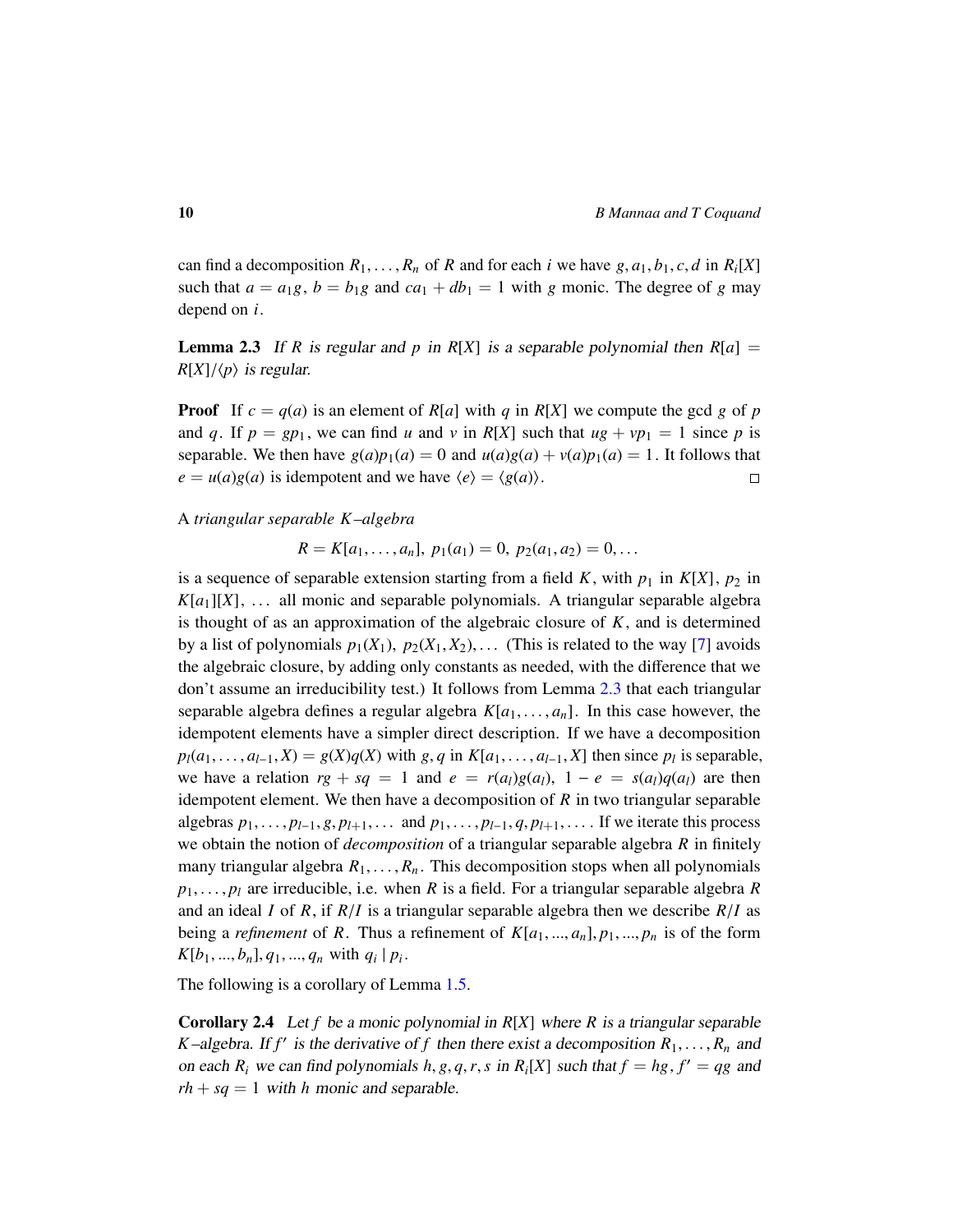<span id="page-10-0"></span>**Lemma 2.5** Let *R* be a regular ring and let  $a_1, ..., a_n \in R$  such that  $1 \in \langle a_1, ..., a_n \rangle$ . Then we can find a decomposition  $R \cong R_1 \times ... \times R_m$  such that for each  $R_i$  we have  $a_i$  a unit in  $R_i$  for some  $1 \leq j \leq n$ .

**Proof** We have a decomposition  $R \cong A \times B$  with  $a_n$  unit in A and zero in B. We have  $1 ∈ \langle a_1, ..., a_{n-1} \rangle$  in *B*. The statement follows by induction.  $\Box$ 

<span id="page-10-1"></span>Lemma 2.6 Let *R* be a triangular separable algebra over a field *K* of characteristic 0. Let  $F(X, Y) = \sum_{i=0}^{n} \alpha_i(X)Y^{n-i} \in R[[X]][Y]$  be a monic polynomial such that  $P_F + QF_T = \alpha$  for some *P*,  $Q \in P[[X][Y]$  and  $\alpha \neq 0$  in  $F[[X]]$ . Then we can find a  $PF + QF_Y = \gamma$  for some  $P, Q \in R[[X]][Y]$  and  $\gamma \neq 0$  in  $K[[X]]$ . Then we can find a decomposition  $R_1$ , ... of  $R$  such that in each  $R_i$  we have  $\alpha_k(m)$  a unit for some *m* and  $k = n$  or  $k = n - 1$ .

**Proof** Since  $\gamma \neq 0 \in K[[X]]$  we have  $\gamma(\ell)$  a unit for some  $\ell$ . Since  $PF + QF_Y = \gamma$ , we have  $\eta \alpha_n + \theta \alpha_{n-1} = \gamma$  with  $\eta = P(0)$  and  $\theta = Q(0)$ . Then we have  $\sum_{i+j=\ell} \eta(i) \alpha_n(j) +$ <br> $\theta(i) \alpha_{n-1}(i) = \alpha(\ell)$ . By Lamma 2.5 we have a decomposition  $P_i$ , of P such that in  $P_i$ .  $\theta(i)\alpha_{n-1}(j) = \gamma(\ell)$ . By Lemma [2.5](#page-10-0) we have a decomposition  $R_1, ...$  of  $R$  such that in  $R_i$  we have  $\alpha_k(m)$  is a unit for some  $m$  and  $k = n \vee k = n - 1$ . we have  $\alpha_k(m)$  is a unit for some *m* and  $k = n \vee k = n - 1$ .

Lemma [1.8](#page-4-1) becomes in this way.

<span id="page-10-2"></span>Lemma 2.7 Let *R* be a triangular separable algebra over a field *K* of characteristic 0. Let  $F(X, Y) = Y^n + \sum_{i=1}^n \alpha_i(X)Y^{n-i} \in R[[X]][Y]$  be a monic non-constant polynomial<br>of dogram  $\geq 2$  such that  $PE + OE = \alpha$  for some  $P.O \subseteq P[[Y][V]$  and  $\alpha \neq 0$  in of degree  $n \ge 2$  such that  $PF + QF_Y = \gamma$  for some  $P, Q \in R[[X]][Y]$  and  $\gamma \ne 0$  in *K*[[*X*]]. There exists then a decomposition  $R_1$ ,... of *R* and for each *i* there exist  $m > 0$ and a proper factorization  $F(T^m, Y) = G(T, Y)H(T, Y)$  with *G* and *H* in  $S_i[[T]][Y]$ <br>where  $S = P$  [a] is a seperable extension of *P*. where  $S_i = R_i[a]$  is a separable extension of  $R_i$ .

**Proof** By Lemma [2.6](#page-10-1) we have a decomposition  $A_1$ , ... of *R* such that in each  $A_i$  we have  $\alpha_k(m)$  a unit for some *m* and  $k = n$  or  $k = n - 1$ . The rest of the proof proceeds as the proof of Lemma [1.8,](#page-4-1) assuming w.l.o.g.  $\alpha_1 = 0$ . We then find a decomposition of each  $A_i$ ; thus a decomposition  $R_1, \ldots$  of  $R$  and for each  $l$  we can then find  $m$  and  $n$  such that  $\alpha_i$  (n) is invertible and  $\alpha_i(i) = 0$  whenever  $i/i \le n/m$  in  $P_i$ . We can then *p* such that  $\alpha_m(p)$  is invertible and  $\alpha_i(j) = 0$  whenever  $j/i < p/m$  in  $R_i$ . We can then write

$$
F(T^m, T^p Z) = T^{np}(Z^n + c_2(T)Z^{n-2} + \cdots + c_n(T))
$$

with  $c_m(0)$  a unit. We then find a further decomposition  $R_{l1}, R_{l2}, \ldots$  of  $R_l$  and for each *q* a number *s* and a separable extension *Rlq*[*a*] of *Rlq* such that

$$
Z^{n} + c_{2}(0)Z^{n-2} + \cdots + c_{n}(0) = (Z - a)^{s}L(Z)
$$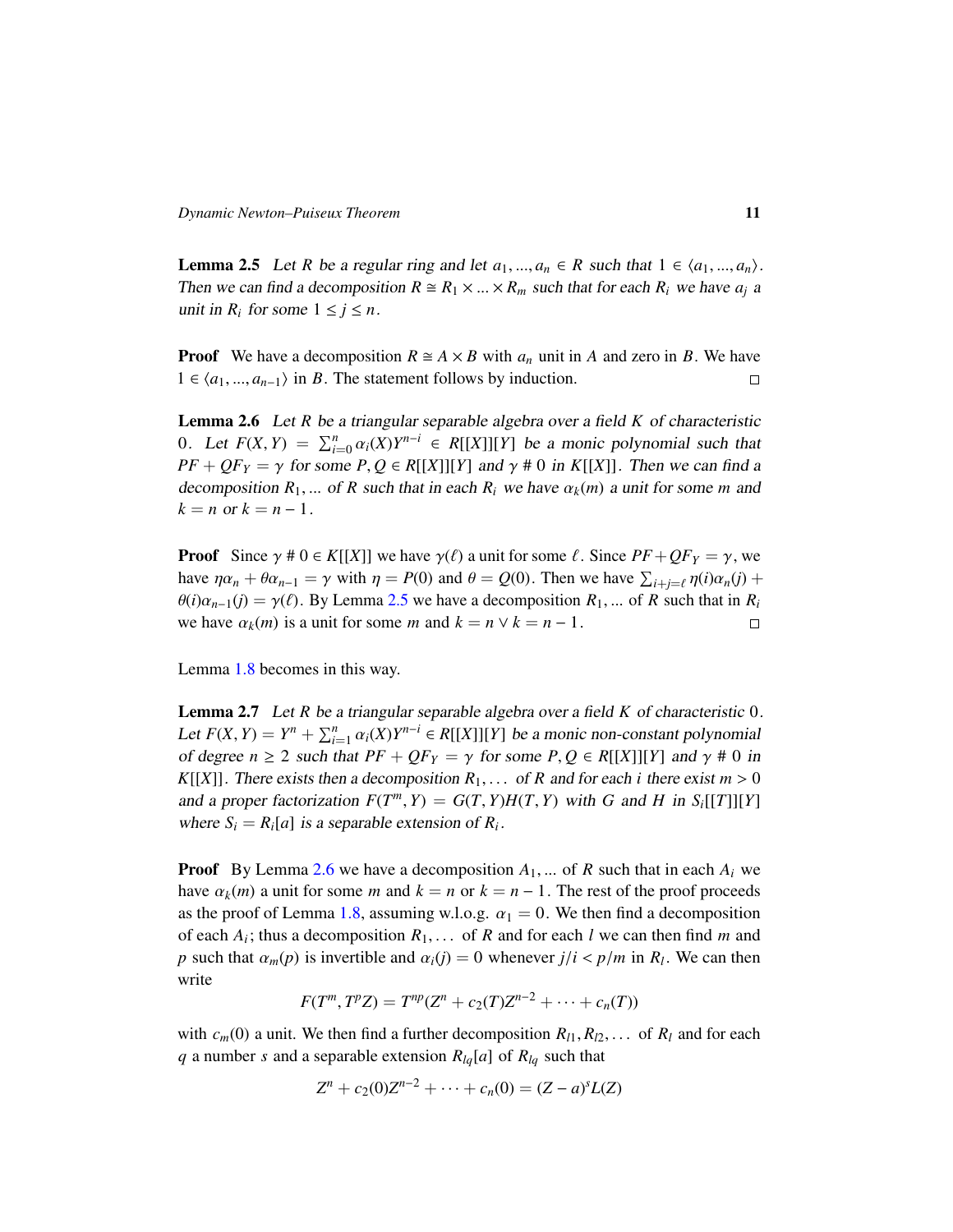with  $L(a)$  invertible. Using Hensel's Lemma [1.7,](#page-3-0) we can lift this to a proper decomposition  $Z^n + c_2(T)Z^{n-2} + \cdots + c_n(T) = G_1(T, Z)H_1(T, Z)$  with  $G_1(T, Z)$  monic of degree t and  $H(T, Z)$  monic of degree  $\mu$ . We take  $G(T, Y) = T^{tp}G_1(T, Y/T^p)$  and degree *t* and  $H_1(T, Z)$  monic of degree *u*. We take  $G(T, Y) = T^{tp}G_1(T, Y/T^p)$  and  $H(T, Y) = T^{up}H(T, Y/T^p)$  $H(T, Y) = T^{up}H_1(T, Y/T^p).$  $\Box$ 

We can then state the following version of Newton–Puiseux algorithm.

<span id="page-11-0"></span>**Theorem 2.8** Let *K* be a field of characteristic 0. Let  $F(X, Y) = Y^n + \sum_{i=1}^n \alpha_i(X)Y^{n-i}$ <br>in KUVIUVI be a monic non-constant polynomial soperable over  $F((Y))$ . There exists in  $K[[X]][Y]$  be a monic non-constant polynomial separable over  $K((X))$ . There exists then a triangular separable algebra *R* over *K* and  $m > 0$  and a factorization

$$
F(T^m, Y) = \prod_{i=1}^n (Y - \eta_i) \qquad \eta_i \in R[[T]]
$$

The algorithm for computing this factorization proceeds by induction on *n*, using Lemma [2.7.](#page-10-2) More precisely the algorithm proceeds as follows. At a given point, we have computed

- (1) a triangular separable extension *R* of *K*
- (2) a number *m* and a partial decomposition  $F(T^m, Y) = H_1(T, Y) \dots H_r(T, Y)$  with all  $H_i \in R[[T]][Y]$  monic in *Y*.

The algorithm stops if all  $H_i$  are of degree 1 in *Y*. Otherwise, we apply Lemma [2.7](#page-10-2) to the first polynomial  $H_i(T, Y)$  of degree  $> 1$  in *Y* to compute a decomposition of *R* and for each algebra *S* in this decomposition a separable extension *S*[*a*], a positive integer *p* and a proper decomposition  $H_i(T^p, Y) = G(T, Y)G_1(T, Y)$ . We select then one algebra, and we proceed with the decomposition

$$
F(T^{mp}, Y) = H_1(T^p, Y) \dots H_{i-1}(T^p, Y) G(T, Y) G_1(T, Y) H_{i+1}(T^p, Y) \dots H_r(T^p, Y)
$$

#### 3 Analysis of the theorem

The previous algorithm is not deterministic when selecting an algebra in a decomposition. The goal of this section is to compare two possible triangular separable algebras that can be obtained by this algorithm. We are going to show that they are both powers of a common triangular algebra.

In the following we refer to the elementary symmetric polynomials in *n* variables by  $\sigma_1, ..., \sigma_n$  taking  $\sigma_i(X_1, ..., X_n) = \sum_{1 \le j_1 < ...}$ <sup>1</sup>≤*j*1<...*ji*≤*<sup>n</sup>*  $X_{j_1}...X_{j_i}$ .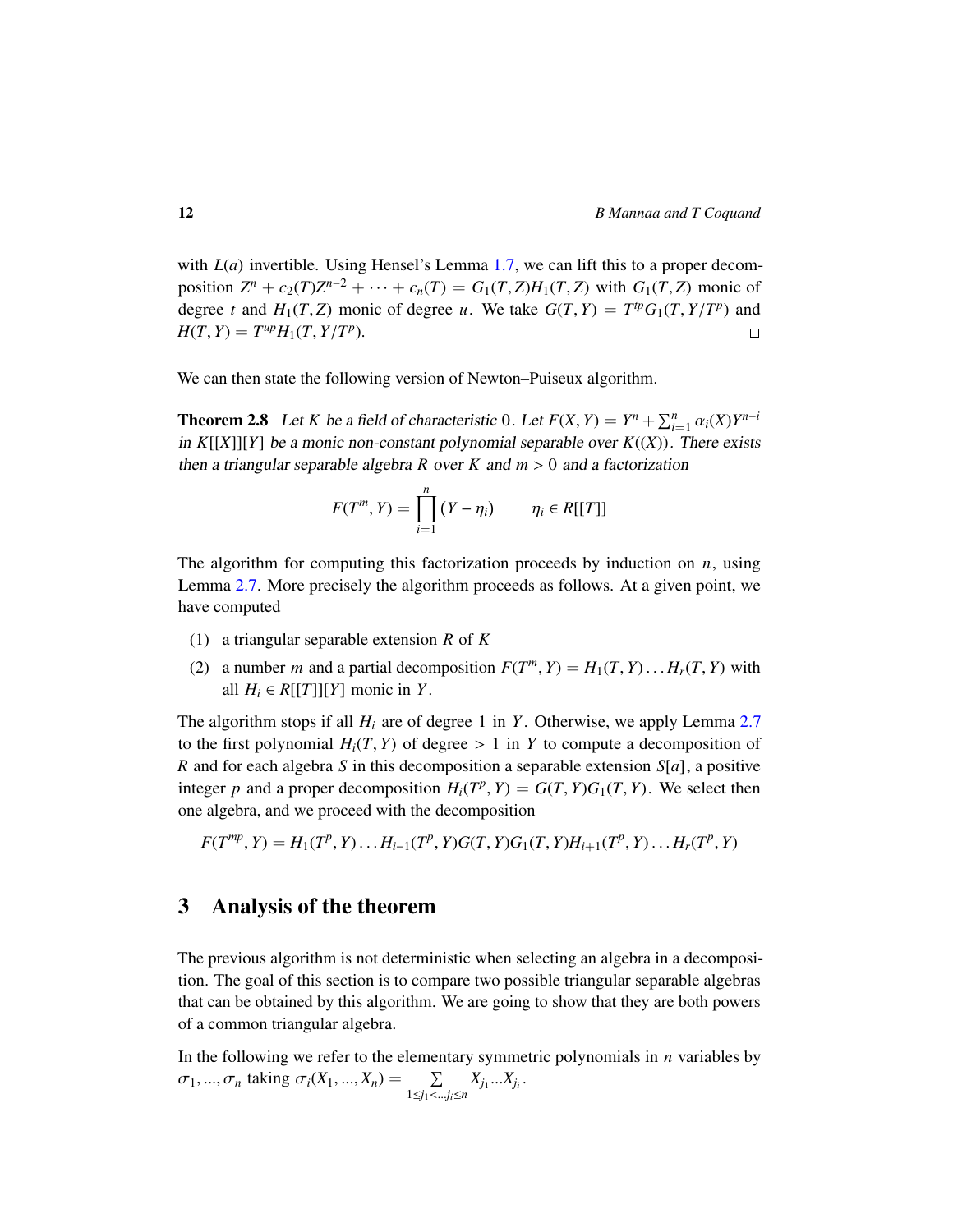<span id="page-12-0"></span>**Lemma 3.1** Let *R* be a reduced ring. Given  $a_1, ..., a_n \in R$ , if  $\sigma_i(a_1, ..., a_n) = 0$  for  $0 < i \leq n$  then  $a_1 = a_2 = ... = a_n = 0$ .

**Proof** We have  $\prod^n$  $\prod_{i=1}^{n}$  (*X* − *a*<sub>*i*</sub>) = *X<sup>n</sup>*. Hence,  $a_i^n = 0$  for  $0 < i \le n$  and since *R* is reduced,  $a_i = 0$ .

<span id="page-12-1"></span>**Lemma 3.2** Let *R* be a reduced ring. Given  $\alpha_1, ..., \alpha_n \in R[[X]]$  such that for some positive rational number *d* we have  $\text{ord}(\sigma_i(\alpha_1, ..., \alpha_n)) \ge d$  for  $0 < i \le n$ . Then ord $(\alpha_i) \ge d$  for  $0 < i \le n$ .

**Proof** Let  $\alpha_i = \sum_{j=0}^{\infty} \alpha_i(j) X^j$ . We show that  $\alpha_i(j) = 0$  if  $j < d$ . Assume that we have  $\alpha_i(j) = 0$  for  $i = 1, \ldots, n$ . The exceptional  $\alpha_i(j) = 0$  for  $j < m < d$ . We show then  $\alpha_i(m) = 0$  for  $i = 1, \ldots, n$ . The coefficient of  $X^{im}$  in  $\sigma_i(\alpha_1, ..., \alpha_n)$  is  $\sigma_i(\alpha_1(m), ..., \alpha_n(m))$ . Since ord $(\sigma_i(\alpha_1, ..., \alpha_n)) > mi$  we get<br>that  $\sigma_i(\alpha_1(m), ..., \alpha_n(m)) = 0$  and hance by Lamma 3.1 we get that  $\alpha_i(m) = 0$  for that  $\sigma_i(\alpha_1(m), \dots, \alpha_n(m)) = 0$  and hence by Lemma [3.1](#page-12-0) we get that  $\alpha_i(m) = 0$  for  $i = 1, \dots, n$ .  $i = 1, \ldots, n$ .

<span id="page-12-3"></span>**Lemma 3.3** For a ring *R* and a reduced extension  $R \to A$ , let  $F = Y^n + \sum_{i=1}^n \alpha_i Y^{n-i}$ <br>be an element of PUVULVL such that  $F(T^q, T^pZ) = T^{np}F(T^q, Z)$  with  $F_n$  in PUTULZL be an element of  $R[[X]][Y]$  such that  $F(T^q, T^pZ) = T^{np}F_1(T, Z)$  with  $F_1$  in  $R[[T]][Z]$ <br>for some  $q > 0$  n, if  $F(T^m, Y)$  fectors linearly over A[[*I*]] for some  $m > 0$  then for some  $q > 0$ ,  $p$ . If  $F(U^m, Y)$  factors linearly over  $A[[U]]$  for some  $m > 0$  then  $F(0, Z)$  factors linearly over  $A$ *<sup>F</sup>*1(0, *<sup>Z</sup>*) factors linearly over *<sup>A</sup>*.

**Proof** We have  $F(U^m, Y) = \prod_{i=1}^n (Y - \eta_i), \eta_i \in A[[U]]$ <br>and hance we have  $F(Y^m, Y) = \prod_{i=1}^n (Y - \eta_i), \eta_i \in A[[U]]$ and hence we have  $F(V^{mq}, V^{mp}Z) = \prod_{i=1}^{n} (V^{mp}Z - \eta_i(V^q)), \eta_i(U) \in A[[U]]$  and

$$
F_1(V^m, Z) = \prod_{i=1}^n (Z - V^{-mp} \eta_i(V^q)) = Z^n + \sum_{i=1}^n V^{-imp} \beta_i(V^q) Z^{n-i}
$$

Since  $F_1(T, Z)$  is in  $R[[T]][Z]$  we have *imp*  $\leq$  ord  $\beta_i(V^q)$ .<br>Since  $\beta_i(V^q) - \sigma_i(n_i(V^q))$  *n*  $(V^q)$ ) I amma 3.2 shows: Since  $\beta_i(V^q) = \sigma_i(\eta_1(V^q), \dots, \eta_n(V^q))$ , Lemma [3.2](#page-12-1) shows that  $mp \leq \text{ord } \eta_i(V^q)$  for  $0 \leq i \leq n$ . Hence  $\mu_i(V^q) = V^{-mp} \circ (V^q)$  is in All VII and since  $F_i(V^q) = \prod^n (Z_i, \mu_i(V^q))$ *i* ≤ *n*. Hence  $\mu_i(V) = V^{-mp} \eta_i(V^q)$  is in *A*[[*V*]] and since  $F_1(V, Z) = \prod_{i=1}^n (Z - \mu_i(V)),$ <br>we have that  $F_1(0, Z)$  foctors linearly over  $A$  of roots  $\mu_i(0)$ . we have that  $F_1(0, Z)$  factors linearly over *A*, of roots  $\mu_i(0)$ .

<span id="page-12-2"></span>**Definition 3.4** Let  $R = K[a_1, ..., a_n], p_1, ..., p_n$  be a triangular separable algebra with  $p_i$  of degree  $m_i$  and *A* an algebra over *K*. Then *A* splits *R* if there exist a family of elements {*a*<sub>*i*1,...,*i*<sub>*l*</sub></sub> ∈ *A* | 0 < *l* ≤ *n*, 0 < *i<sub>j</sub>* ≤ *m*<sub>*j*</sub>} such that

$$
p_1 = \prod_{d=0}^{m_1} (X - a_d)
$$
  

$$
p_{l+1}(a_{i_1}, a_{i_1, i_2}, ..., a_{i_1, ..., i_l}, X) = \prod_{d=0}^{m_{l+1}} (X - a_{i_1, ..., i_l, d})
$$

for  $0 < l < n$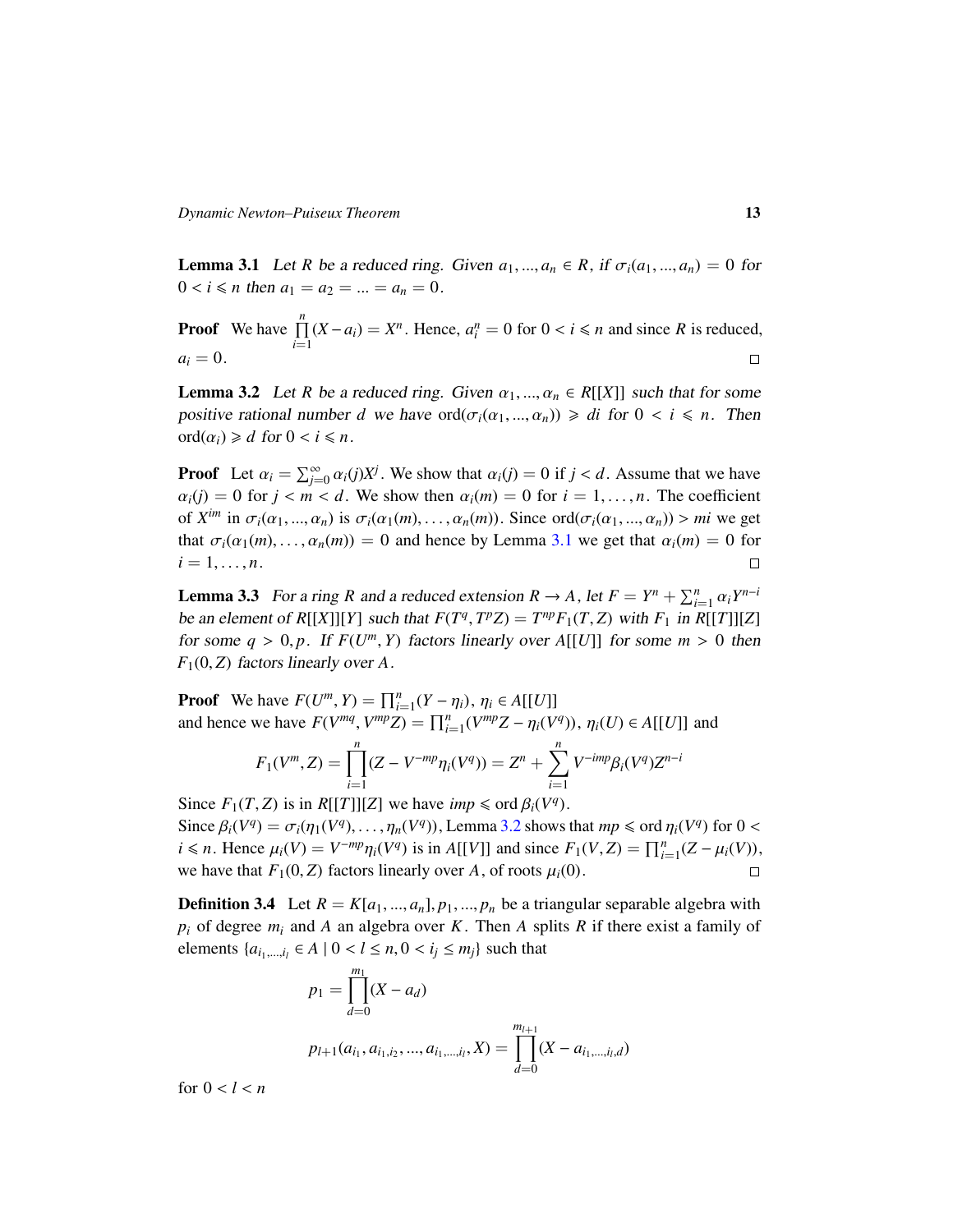We can view the previous definition as that of a tree of homomorphisms from the subalgebras of *R* to *A*. At the root we have the identity homomorphism from *K* to *A* under which  $p_1$  factors linearly, i.e.  $p_1 = \prod_{j=0}^{m_1} (X - \overline{a}_{1j})$ . From this we obtain  $m_1$ homomorphisms  $\varphi_1, ..., \varphi_{m_1}$  from  $K[a_1]$  to *A* each taking  $a_1$  to a different  $\bar{a}_{1j}$ . If  $p_2$ <br>factors linearly under sex  $(a_1, a_2, (a_1)$  –  $\prod^{m_2} (X, \bar{a}_1)$  then we obtain  $m_1$  different factors linearly under say  $\varphi_1$ , i.e.  $\varphi_1(p_2) = \prod_{j=0}^{m_2} (X - \bar{a}_{2j})$  then we obtain  $m_2$  different (*since n*, is separable) become propriations (*s*<sub>1</sub> *c*) from  $K[a_1, a_2]$  to A. Similarly (since  $p_2$  is separable) homomorphisms  $\varphi_{11}, ..., \varphi_{1m_2}$  from  $K[a_1, a_2]$  to *A*. Similarly we obtain  $m_2$  different homomorphisms from  $K[a_1, a_2]$  to A by extending  $\varphi_2, \varphi_3, \dots$  *etc*, thus having  $m_1m_2$  homomorphism in total. Continuing in this fashion we obtain the  $m$ different homomorphisms of the family S.

We note that if an algebra *A* over *K* splits a triangular separable algebra *R* over *K* then  $A \otimes_K R \cong A^{[R:K]}$ . If *A* is a field then the converse is also true as the following lemma shows.

**Lemma 3.5** Let  $L/K$  be a field and  $R = K[a_1, ..., a_n], p_1, ..., p_n$  a triangular separable algebra. Then  $L \otimes_K R \cong L^{[R:K]}$  only if *L* splits *R*.

**Proof** Let  $\deg(p_i) = m_i$ ,  $[R : K] = m = \prod_{i=1}^n m_i$  and let  $L \otimes_K R \cong L^{[R:K]}$ . Then there exist a system of orthogonal idempotents<sup>[4](#page-13-0)</sup>  $e_1, ..., e_m$  such that  $A = L \otimes_K R \cong$ <br> $A/(1-e) \times A/(1-e) = I^m$ . Let  $e_n$  be the image of  $e_n$  in  $A/(1-e)$ . Then  $A/(1 - e_1) \times ... \times A/(1 - e_m) = L^m$ . Let  $a_{ij}$  be the image of  $a_i$  in  $A/(1 - e_j)$ . Then<br>we have  $(a_{ij} - a_{ij}) \neq (a_{ij} - a_{ij}) \neq ...$ we have  $(a_{11},..., a_{n1}) \neq (a_{12},..., a_{n2}) \neq ... \neq (a_{1m},..., a_{nm})$  since otherwise we will have the ideals  $\langle 1 - e_i \rangle = \langle 1 - e_i \rangle$  for some  $i \neq j$ . Since  $p_1$  is separable there are up to  $m_1$ different images  $a_{1j}$  of  $a_1$ . Thus the size of the set  $\{a_{1j} | 0 < j \le m\}$  is equal to  $m_1$  only if n fortow linearly over  $I$ . Similarly for each different image  $\bar{a}_i$  of  $a_i$  there are un if  $p_1$  factors linearly over *L*. Similarly, for each different image  $\bar{a}_1$  of  $a_1$  there are up to  $m_2$  possible images of  $a_2$  in *L* since the polynomial  $p_2(\bar{a}_1, X)$  is separable. Thus the size of the set  $\{(a_{1j}, a_{2j}) \mid 0 < j \le m\}$  is equal  $m_1m_2$  only if  $p_1$  factors linearly over *L*<br>and for each root  $\bar{a}_i$ , of *n*, the polynomial  $p_i(\bar{a}_i, X)$  factors linearly over *L*. Continuing and for each root  $\bar{a}_1$  of  $p_1$  the polynomial  $p_2(\bar{a}_1, X)$  factors linearly over *L*. Continuing in this fashion we find that the size of the set  $\{(a_{1j},...,a_{nj}) \mid 0 < j \le m\}$  is equal to  $m - m$  only if L onlits *P*  $m_1...m_n = m$  only if *L* splits *R*.

<span id="page-13-1"></span>Lemma 3.6 Let *A* be a triangular separable algebra over a field *K* and let *p* be a monic non-constant polynomial of degree *m* in *A*[*X*] such that  $p = \prod_{i=1}^{m} (X - a_i)$  with  $a_i \in A$ . If *g* is a monic non-constant polynomial of degree *n* such that  $g \mid p$  then we have a decomposition *A* ≅ *R*<sub>1</sub> × ... × *R*<sub>*l*</sub> such that for any *R<sub>j</sub>* in the product *g* =  $\prod_{i=1}^{n} (X - \bar{a}_i)$ <br>with  $\bar{a} \in B$ , the image in *B* of some  $a_1$ , 0 ≤ k ≤ m with  $\bar{a}_i \in R_j$  the image in  $R_j$  of some  $a_k, 0 \lt k \leq m$ .

**Proof** Let  $p = (X - a_1)...(X - a_n)$  for  $a_1,..., a_n \in A$ . Let  $p = gq$ . Then  $p(a_1) =$  $g(a_1)q(a_1) = 0$ . We can find a decomposition of *A* into triangular separable algebras

<span id="page-13-0"></span><sup>&</sup>lt;sup>4</sup>That is  $e_i e_j = 0$  if  $i \neq j$  and  $e_1 + ... + e_m = 1$ .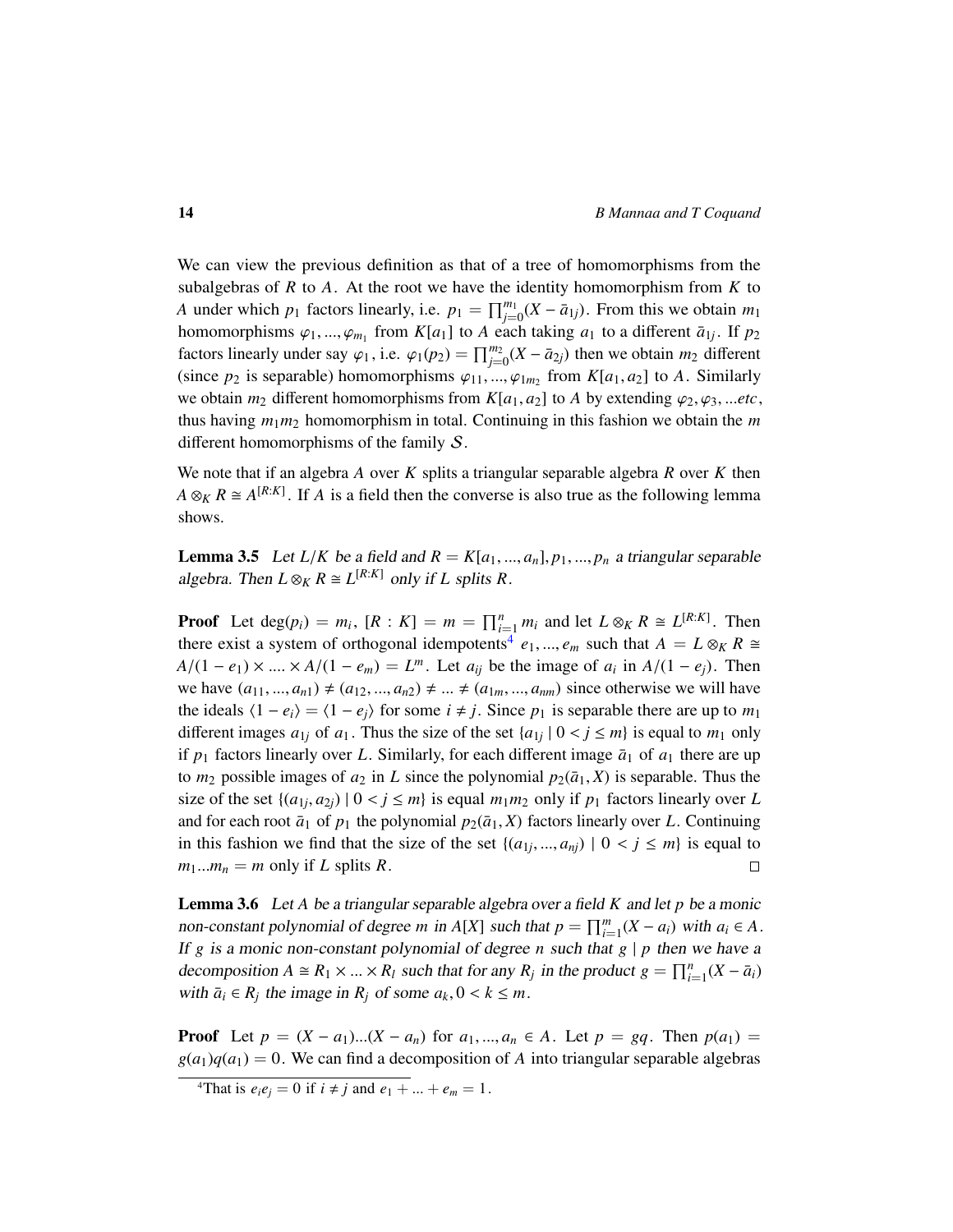$A_1 \times ... \times A_t \times B_1 \times B_s$  such that  $g(a_1) = 0$  in  $A_i, 0 < i \le t$  and  $g(a_1)$  is a unit in  $B_1 \cap A_i \times B_s$  is a unit in  $B_i$ ,  $0 < i \leq s$  in which case  $q(a_1) = 0$  in  $B_i$ . By induction we can find a decomposition of *A* into a product of triangular separable algebras  $B_i$  and  $B_i$  such that *a* fectors of *A* into a product of triangular separable algebras  $R_1, \ldots, R_l$  such that *g* factors linearly over  $R_i$ . linearly over *R<sup>i</sup>* .

From Definition [3.4](#page-12-2) it is obvious that if an algebra *A* splits a triangular separable algebra *<sup>R</sup>* then *<sup>A</sup>*/*<sup>I</sup>* splits *<sup>R</sup>* for any ideal *<sup>I</sup>* of *<sup>A</sup>*.

<span id="page-14-1"></span>Lemma 3.7 Let *A* and *R* be triangular separable algebras over *K* such that *A* splits *R*. Let *B* be a refinement of *R*. Then we can find a decomposition  $A \cong A_1 \times ... \times A_m$  into a product of triangular separable algebras such that  $A_i$  splits  $B$  for  $0 \lt i \leq m$ .

**Proof** Let  $R = K[a_1, ..., a_n], p_1, ..., p_n$ . Then  $B = K[\bar{a}_1, ..., \bar{a}_n], g_1, ..., g_n$  where  $g_j | p_j$ <br>for  $0 \le i \le n$ . Let  $d\alpha(n) = m$  and  $d\alpha(a) = \ell$  for  $0 \le i \le n$ . Since A colite for  $0 \lt j \leq n$ . Let  $\deg(p_i) = m_i$  and  $\deg(g_i) = \ell_i$  for  $0 \lt j \leq n$ . Since A splits *R* we have a family of elements  $\{a_{i_1,\dots,i_l} \in A \mid 0 < l \leq n, 0 < i_j \leq m_j\}$  satisfying the condition of Definition [3.4.](#page-12-2) we have  $p_1 = \prod_{i=1}^{m_1} (X - a_{i_1})$ . By Lemma [3.6](#page-13-1) we decompose *A* into the product  $A_1 \times ... \times A_t$  such that for any given  $A_k$  in the product we have  $p = \prod_{i=1}^{m_1} (X - \bar{a}_{i_1})$  and  $g = \prod_{i=1}^{\ell_1} (X - \bar{a}_{i_1})$  with  $\bar{a}_{i_1} \in A_k$  for  $0 < i \leq m_1$ .<br>Since each  $\bar{a}_{i_1}$  is an image of some  $a_{i_1}$  and  $p_i(a_i, X)$  fectors linearly over A we have Since each  $\bar{a}_{i_1}$  is an image of some  $a_{j_1}$  and  $p_2(a_{j_1}, X)$  factors linearly over *A* we have that  $p_2(\bar{a}_i, X)$  factors linearly over *A* we have that  $p_2(\bar{a}_{i_1}, X)$  factors linearly over  $A_k$  but then  $g_2(\bar{a}_{i_1}, X)$  divides  $p_2(\bar{a}_{i_1}, X)$  and thus by Lemma [3.6](#page-13-1) we can decompose  $A_k$  into the product  $B_1 \times ... \times B_s$  such that for a given  $B_r$ in the product we have  $p_2(\bar{a}_{i_1}, X) = \prod_{j=1}^{m_2} (X - \bar{a}_{i_1, i_2})$  and  $g_2(\bar{a}_{i_1}, X) = \prod_{j=1}^{\ell_2} (X - \bar{a}_{i_1, i_2})$ .<br>By induction on the multiplier of  $\bar{a}$  we gen find a decomposition  $D_1 \times \cdots \times D_n$  such By induction on the  $m_1$  values of  $\bar{a}_{i_1}$  we can find a decomposition  $D_1 \times ... \times D_l$  such that in each *D<sub>i</sub>* we have  $g_1(X) = \prod_{i=1}^{t_1} (X - \bar{a}_{i_1})$  and  $g_2(\bar{a}_{i_1}, X) = \prod_{i=1}^{t_2} (X - \bar{a}_{i_1, j_2})$  for  $0 < i \leq \ell_1$ . Continuing in this fashion we can find a decomposition of *A* such that each algebra in the decomposition splits *B*. algebra in the decomposition splits *B*.

<span id="page-14-0"></span>**Lemma 3.8** Let *A* and *B* be triangular separable algebras such that  $A \cong A_1 \times ... \times A_t$ and each *A<sup>i</sup>* splits *B*. Then *A* splits *B*.

**Proof** Let  $B = K[a_1, ..., a_n], g_1, ..., g_n$  with  $\deg(g_i) = m_i$ . Then we have a family of elements  $(a^{(i)} - 10 \le k \le m, 0 \le i \le n)$  in A, satisfying the conditions of Definition elements  $\{a_k^{(i)}\}$  $\begin{cases} h_{k_1,...,k_l}^{(t)} \mid 0 < k_j \le m_j, 0 < j \le n$ } in *A*<sub>*i*</sub> satisfying the conditions of Definition in that the family [3.4.](#page-12-2) We claim that the family

$$
S = \{a_{k_1,\dots,k_l} \mid a_{k_1,\dots,k_l} = (a_{k_1,\dots,k_l}^{(1)},...,a_{k_1,\dots,k_l}^{(t)}), 0 < k_j \le m_j, 0 < j \le n\}
$$

of *A* elements satisfy the conditions of Definition [3.4.](#page-12-2) Since we have a factorization  $g_1 = \prod_{l=1}^{m_1} (X - a_l^{(i)})$ *l*<sup>(*i*)</sup>) over *A*<sub>*i*</sub>, we have a factorization  $g_1 = \prod_{l=1}^{m_1} (X - (a_l^{(1)})$  $a_l^{(1)},..., a_l^{(t)}$ <br> *l (i) x*  $\binom{1}{l} =$  $\prod_{l=1}^{m_1} (X - a_l)$  over *A*. Since for  $0 < l \leq m_1$  we have a factorization  $g_2(a_l^{(i)})$  $\binom{U}{l}$ ,  $X$ ) =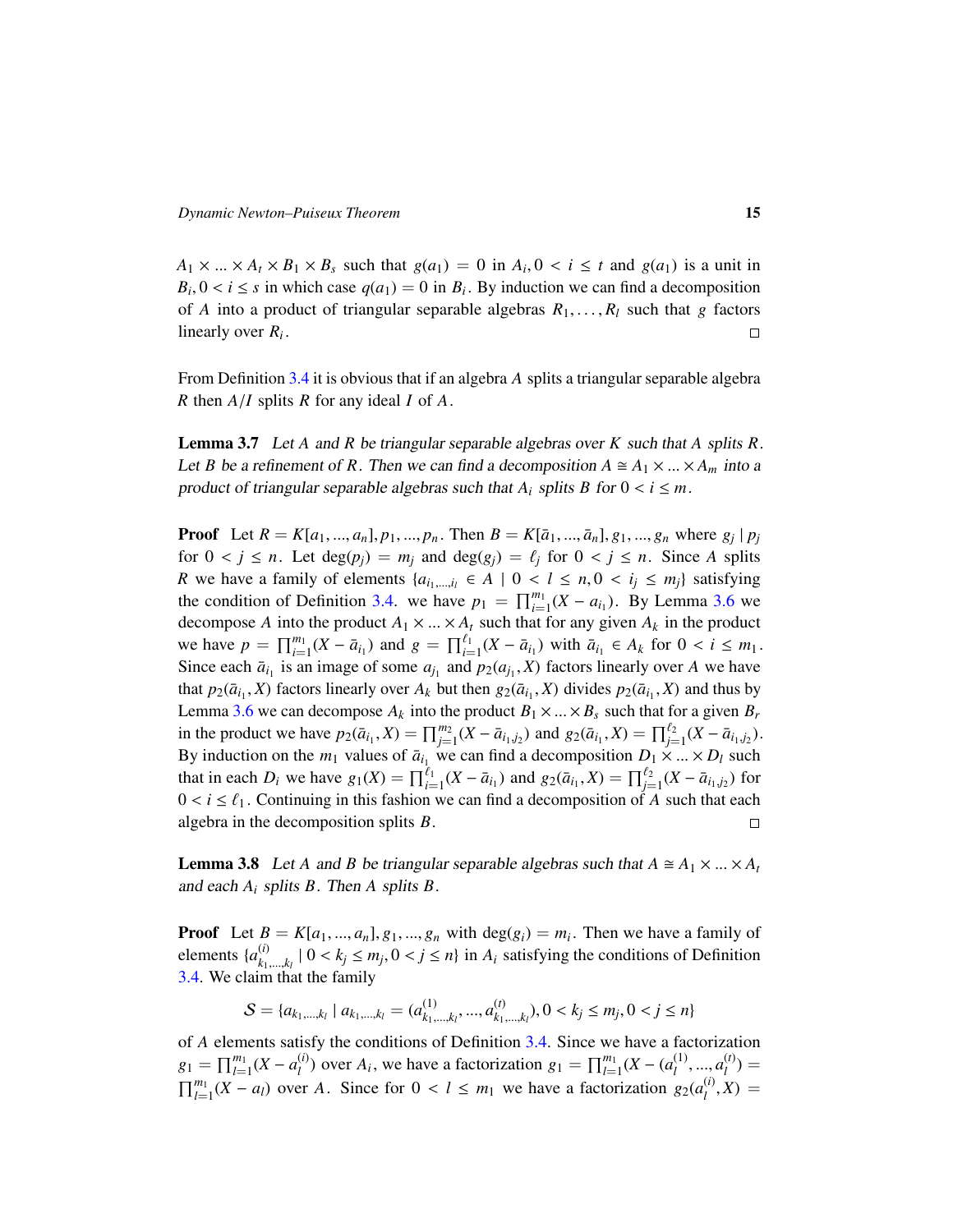$\prod_{j=1}^{m_2} (X - a_{l,j}^{(i)})$ *l*<sub>*j*</sub></sub> of in *A*<sub>*i*</sub>, we have a factorization *g*<sub>2</sub>(*a*<sub>*l*</sub>,*X*) =  $\prod_{j=1}^{m_2} (X - (a_{l,j}^{(1)})$  $a_{l,j}^{(1)},...,a_{l,j}^{(t)}$ <br>
S satisfy  $\binom{U}{l,j}$  =  $\prod_{j=1}^{m_2} (X - a_{l,j})$ . Continuing in this fashion we verify that the family  $\mathcal{S}$  satisfy the requirements of Definition [3.4.](#page-12-2)

<span id="page-15-0"></span>Corollary 3.9 Let *A* and *B* be triangular separable algebras such that *A* splits *B*. Then *A* splits any refinement of *B*.

Lemmas [3.3,](#page-12-3) [3.8](#page-14-0) and Corollary [3.9](#page-15-0) allow us to extend Lemma [2.7](#page-10-2) as follows.

**Lemma 3.10** Let  $R = K[a_1, ..., a_n], p_1, ..., p_n$  be a triangular separable algebra with deg( $p_i$ ) =  $m_i$ . Let  $F(a_1, ..., a_n, X, Y) = Y^n + \sum_{i=1}^n \alpha_i(X)Y^{n-i} \in R[[X]][Y]$  be a monic non-constant polynomial of degree  $n \geq 2$  such that  $PF + QF_Y = \gamma$  for some  $P, Q \in$  $R[[X]][Y], \gamma \in R[[X]]$  with  $\gamma \neq 0$ . There exists then a decomposition  $R_1, \ldots$  of *R* and for each *i* there exist  $m > 0$  and a proper factorization  $F(T^m, Y) = G(T, Y)H(T, Y)$ <br>with  $G$  and  $H$  in  $S$  [[*T*])[[*V*] where  $S = P$  [b] a is a separable extension of  $P$ with *G* and *H* in  $S_i[[T]][Y]$  where  $S_i = R_i[b], q$  is a separable extension of  $R_i$ .<br>Moreover *L* at *A* be a triangular separable algebra such that *A* splits *P* and let (

Moreover, Let *A* be a triangular separable algebra such that *A* splits *R* and let  $\{a_{i_1,\dots,i_l}\}\$  $0 < l \leq n, 0 < i \leq m_i$  be the family of elements in A satisfying the conditions in Definition [3](#page-12-2).4. If  $F(a_i, ..., a_{i_1, ..., i_n}, X, Y)$  factors linearly over  $A[[U]]$  for  $0 < i \leq m_i$ <br>where  $I^V = Y$  for some positive integer *y* than A splite *S*. where  $U^{\nu} = X$  for some positive integer  $\nu$  then A splits  $S_i$ .

**Proof** The proof proceeds as the proof of Lemma [1.8,](#page-4-1) assuming w.l.o.g.  $\alpha_1 = 0$ . We first find a decomposition  $R_1, \ldots$  of  $R$  and for each  $l$  we can then find  $m$  and  $p$  such that  $\alpha_m(p)$  is invertible and  $\alpha_i(j) = 0$  whenever  $j/i < p/m$  in  $R_i$ . We can then write

$$
F(T^m, T^p Z) = T^{np}(Z^n + c_2(T)Z^{n-2} + \cdots + c_n(T))
$$

with ord  $c_m = 0$ . Since A splits R then by Lemma 3.7 we can find a decomposition  $A_1, \ldots$  of *A* such that each  $A_i$  splits  $R_i$  for each *l*. We then find a further decomposition  $R_{l1}, R_{l2}, \ldots$  of  $R_l$  and for each  $t$  a number  $s$  and a separable extension  $R_{lt}[a]$  of  $R_{lt}[a]$ such that

$$
q = Zn + c2(0)Zn-2 + \cdots + cn(0) = (Z - a)sL(Z)
$$

with  $L(a)$  invertible. Similarly, we can decompose each  $A_i$  further into  $B_1, \ldots$  such that each *B<sub>i</sub>* splits each *R<sub>lt</sub>* for all *l*, *t*. Let the family  $\mathcal{F} = \{b_{i_1,\dots,i_l} | 0 < l \leq m, 0 < i \leq m\}$  be<br>the image of the family  $\{a_{i_1}, \dots, a_{i_l}\} \subset \{a_i, a_l\}$  and in *B*. Then *B* splits *B* with  $\mathcal{F}$ the image of the family  $\{a_{i_1,\dots,i_l} \mid 0 < l \le n, 0 < i \le m_i\}$  in  $B_i$ . Then  $B_i$  splits  $R$  with  $\mathcal F$  as the family of claments of  $P$ , estigfying Definition 2.4. But then  $F(h)$  by  $X, Y$ as the family of elements of  $B_i$  satisfying Definition [3.4.](#page-12-2) But then  $F(b_{i_1},...,b_{i_1},...,i_n}, X, Y)$ factors linearly over  $B_i$ . For some subfamily  $\{c_{i_1},...,c_{i_1,...,i_l} \mid 0 < l \leq n, 0 < i_j \leq \bar{m}_j \leq j \leq n\}$ *m<sub>j</sub>*} ⊂ *F* of elements in *B<sub>i</sub>* we have that *B<sub>i</sub>* splits *R<sub>lt</sub>*. Thus *F*(*c<sub>i</sub>*<sub>1</sub>, ...,*c<sub>i</sub>*<sub>1</sub>, ...*i<sub>n</sub>*</sub>, *X*, *Y*) fortcall *c*<sub>*n*</sub> *c*<sub>*i*</sub> in the family By Lamma 3.3 we have factors linearly over  $B_i$  for all  $c_i$ , ...,  $c_{i_1,\dots,i_n}$  in the family. By Lemma [3.3](#page-12-3) we have that  $q(c_{i_1},...,c_{i_1,...,i_n},Z)$  factors linearly over  $B_i$  for all  $c_{i_1},...,c_{i_1,...,i_n}$ . Thus  $B_i$  splits the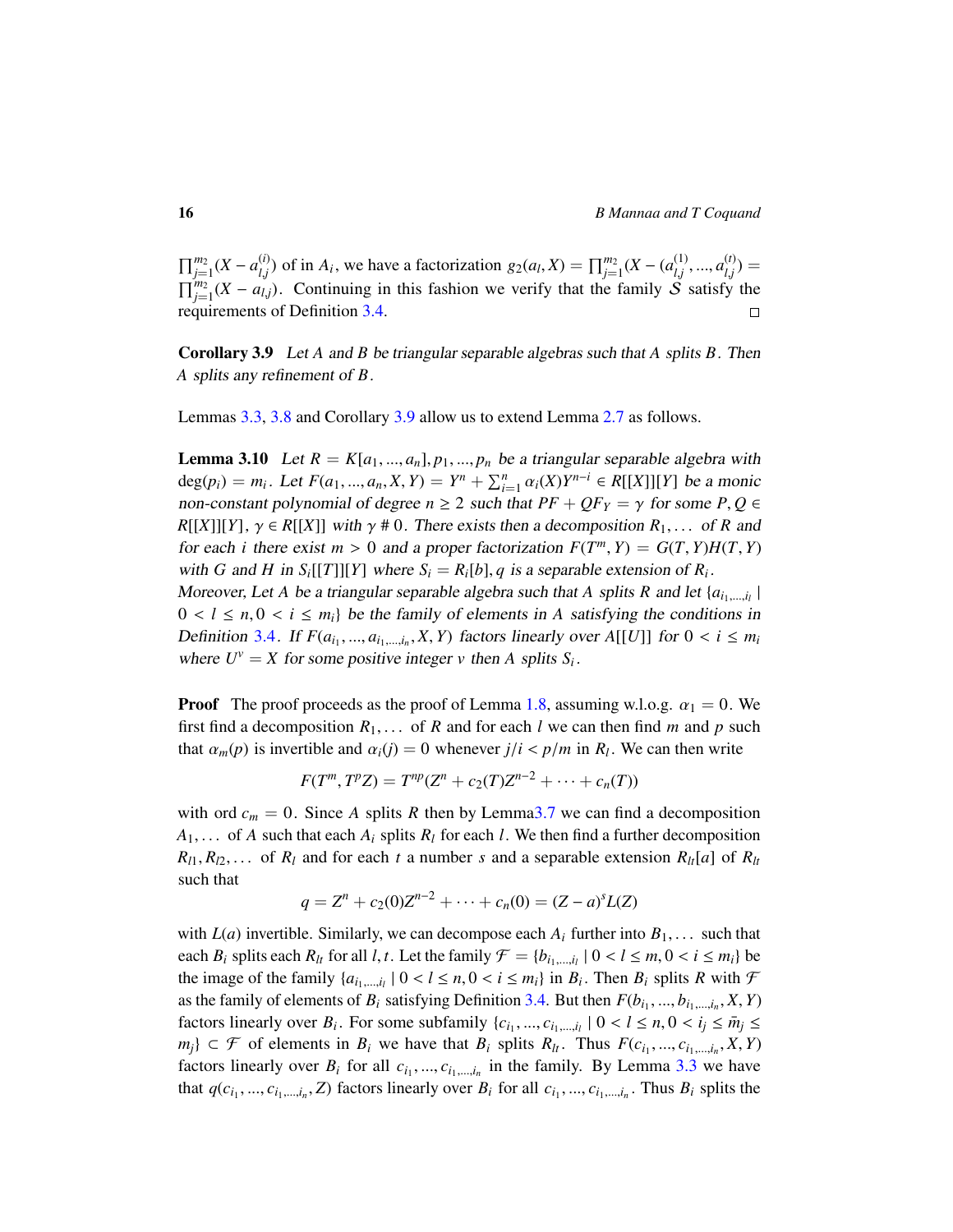extension  $R_h[a]$ . But then by Lemma [3.8](#page-14-0) we have that *A* splits  $R_h[a]$ . Using Hensel's Lemma [1.7,](#page-3-0) we can lift this to a proper decomposition  $Z^n + c_2(T)Z^{n-2} + \cdots + c_n(T) =$  $G_1(T, Z)H_1(T, Z)$  with  $G_1(T, Z)$  monic of degree *t* and  $H_1(T, Z)$  monic of degree *u*.<br>We take  $G(T, Y) = T^{tp}G_1(T, Y/T^p)$  and  $H(T, Y) = T^{up}H_1(T, Y/T^p)$ . We take  $G(T, Y) = T^{tp}G_1(T, Y/T^p)$  and  $H(T, Y) = T^{up}H_1(T, Y/T^p)$ .

We can then extend Theorem [2.8](#page-11-0) as follows.

<span id="page-16-0"></span>**Theorem 3.11** Let  $F(X, Y) = Y^n + \sum_{i=1}^n \alpha_i(X)Y^{n-i} \in K[[X]][Y]$  be a monic non-constant polynomial constable over  $F((X))$ . There exists then a triangular constable constant polynomial separable over  $K((X))$ . There exists then a triangular separable algebra  $R$  over  $K$  and  $m > 0$  and a factorization

$$
F(T^m, Y) = \prod_{i=1}^n (Y - \eta_i) \qquad \eta_i \in R[[T]]
$$

Moreover, if *A* is a triangular separable algebra over *K* such that  $F(X, Y)$  factors linearly over  $A[[X^{1/s}]]$  for some positive integer *s* then *A* splits *R*.

As we shall see in the examples below, the result of the computation is usually several triangular separable algebras  $R_1$ , ... over the base field  $K$  with linear factorizations of *F* over  $R_i[[X^{1/r}]]$ , ... for some  $r \in \mathbb{Z}^+$ . The previous theorem allows us to state the following about these algebras. following about these algebras.

<span id="page-16-1"></span>Corollary 3.12 Let *A* and *B* be two triangular separable algebras obtained by the algorithm of Theorem [2.8.](#page-11-0) Then *A* splits *B* and *B* splits *A*. Consequently, a triangular separable algebra obtained by this algorithm splits itself.

Thus given any two algebras  $R_1$  and  $R_2$  obtained by the algorithm and two prime ideals  $P_1 \in \text{Spec}(R_1)$  and  $P_2 \in \text{Spec}(R_2)$  we have a field isomorphism  $R_1/P_1 \cong R_2/P_2$ . Therefore all the algebras obtained are approximations of the same field *L*. Since *L* splits all the algebras and itself is a refinement, *L* splits itself, i.e.  $L \otimes_K L \cong L^{[L:K]}$  and *L* is a normal, in fact a Galois extension of *K*.

Classically, this field *L* is the field of constants generated over *K* by the set of coefficients of the Puiseux expansions of *F*. The set of Puiseux expansions of *F* is closed under the action of Gal( $\bar{K}/K$ ), where  $\bar{K}$  is the algebraic closure of *K*. Thus the field of constants generated by the coefficients of the expansions of *F* is a Galois extension. The algebras generated by our algorithm are powers of this field of constants, hence are in some sense minimal extensions.

Even without the notion of prime ideals we can still show interesting relationship between the algebras produced by the algorithm of Theorem [2.8.](#page-11-0) The plan is to show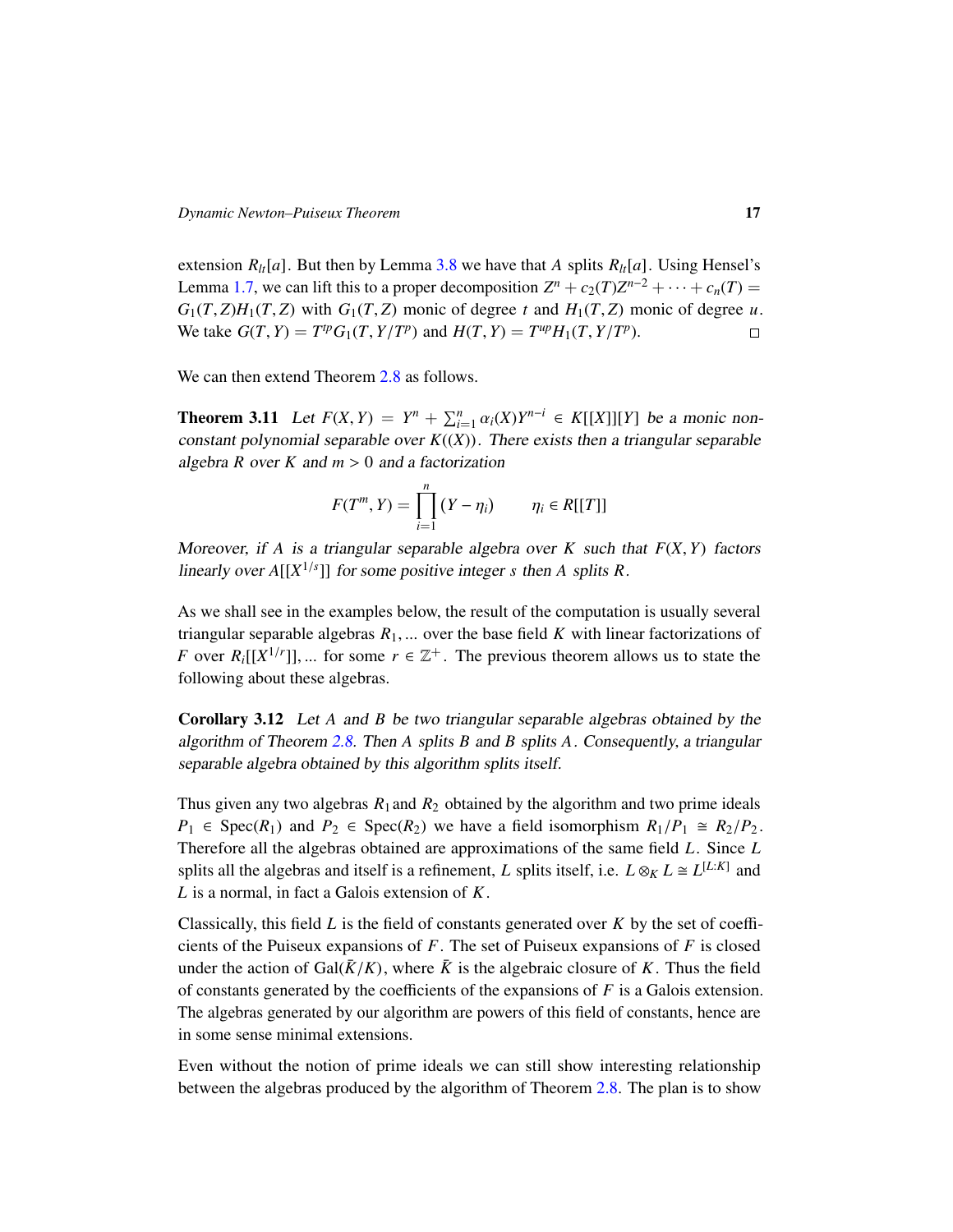that any two such algebras *A* and *B* are essentially isomorphic in the sense that each of them is equal to the power of some common triangular separable algebra *R*, i.e.  $A \cong R^m$ and  $B \cong R^n$  for some positive integers *m*, *n*. To show that  $A \cong R^m$  we have to be able<br>to decompose A. To do this we poed to constructively obtain a system of orthogonal to decompose *A*. To do this we need to constructively obtain a system of orthogonal nontrivial (unless  $A \cong R$  already) idempotents  $e_1, ..., e_m$ . Since A and B split each other, the composition of these maps gives a homomorphism from *A* to itself. We know that a homomorphism between a field and itself is an automorphism thus as we would expect if there is a homomorphism from a triangular separable algebra *A* to itself that is not an automorphism we can decompose this algebra non trivially. We use the composition of the split maps from *A* to *B* and vice versa as our homomorphism this will enable us to repeat the process after the initial decomposition, that is if  $A/e_1$ ,  $B/e_2$ are algebras in the decompositions of *A* and *B*, respectively, we know that they split each other. This process of decomposition stops once we reach the common algebra *R*.

<span id="page-17-1"></span>**Lemma 3.13** Let *A* be a triangular separable algebra over a field *K* and let  $\pi$  :  $A \rightarrow A$ be *K*–homomorphism. Then  $\pi$  is either an automorphism of *A* or we can find a non-trivial decomposition  $A \cong A_1 \times ... \times A_t$ .

**Proof** Let  $A = K[a_1, ..., a_l], p_1, ..., p_l$  with  $\deg(p_i) = n_i, 0 < i \le l$ . Let  $\pi$  map  $a_i$  to  $\bar{a}$ , for  $0 \le i \le l$ . Then  $\bar{a}$  is a rest of  $\pi(n) = n(\bar{a} - \bar{a} - \bar{X})$ . The set of vectors  $\overline{a}_i$ , for  $0 < i \leq l$ . Then  $\overline{a}_i$  is a root of  $\pi(p_i) = p_i(\overline{a}_1, ..., \overline{a}_{i-1}, X)$ . The set of vectors  $S = \{a^{i_1}, a^{i_1} \mid 0 \leq i \leq n, 0 \leq i \leq l\}$  is a basis for the vector grass A such K. If the  $S = \{a_1^{i_1}\}$  $\frac{i_1}{1}...a_l^{i_l}$ <br> $\frac{1}{2}$  $\begin{cases} \n\mu & \text{if } 0 \leq i_j < n_j, 0 < j \leq l \text{ is a basis for the vector space } A \text{ over } K. \n\end{cases}$  If the  $\mu = \begin{cases} \n\pi^{i_1} & \text{if } i \leq n, 0 < i < n, 0 < i < l \text{ is a basis for } A, \text{ is a } \pi(S) \text{ is a linearly.}\n\end{cases}$ image  $\pi(S) = {\bar{a}}_1^{i_1}$ <br>independent set the  $\bar{a}_1^{i_1} ... \bar{a}_l^{i_l}$ <br>  $\bar{a}_2^{i_1} ... \bar{a}_l^{i_l}$  $\begin{cases} \n\mu & \text{if } 0 \leq i_j < n_j, 0 < j \leq l \text{ is a basis for } A \text{, i.e. } \pi(S) \text{ is a linearly} \\ \n\pi & \text{is a unis†ive and thus an automorphism.} \n\end{cases}$ independent set then  $\pi$  is surjective and thus an automorphism.

Assuming  $\pi$  is not an automorphism, then the kernel of  $\pi$  is non-trivial, i.e. we have a non-zero non-unit element in ker  $\pi$ , thus we have a non-trivial decomposition of  $A$ .  $\square$ 

<span id="page-17-0"></span>Theorem 3.14 Let *<sup>A</sup>*, *<sup>B</sup>* be triangular separable algebras over a field *<sup>K</sup>* such that *<sup>A</sup>* splits *B* and *B* splits *A*. Then there exist a triangular separable algebra *R* over *K* and two positive integers *m*, *n* such that  $A \cong R^n$  and  $B \cong R^m$ .

Proof First we note that by Corollary [3.9](#page-15-0) if *A* splits *B* then *A* splits any refinement of *B*. Trivially if *A* splits *B* then any refinement of *A* splits *B*. Since *A* and *B* split each other then there is *K*–homomorphisms  $\vartheta : B \to A$  and  $\varphi : A \to B$ . The maps  $\pi = \vartheta \circ \varphi$ and  $\varepsilon = \varphi \circ \vartheta$  are *K*–homomorphisms from *A* to *A* and *B* to *B* respectively. If both  $\pi$ and  $\varepsilon$  are automorphisms then we are done. Otherwise, by Lemma [3.13](#page-17-1) we can find a decomposition of either *A* or *B*. By induction on  $\dim(A) + \dim(B)$  the statement follows. $\Box$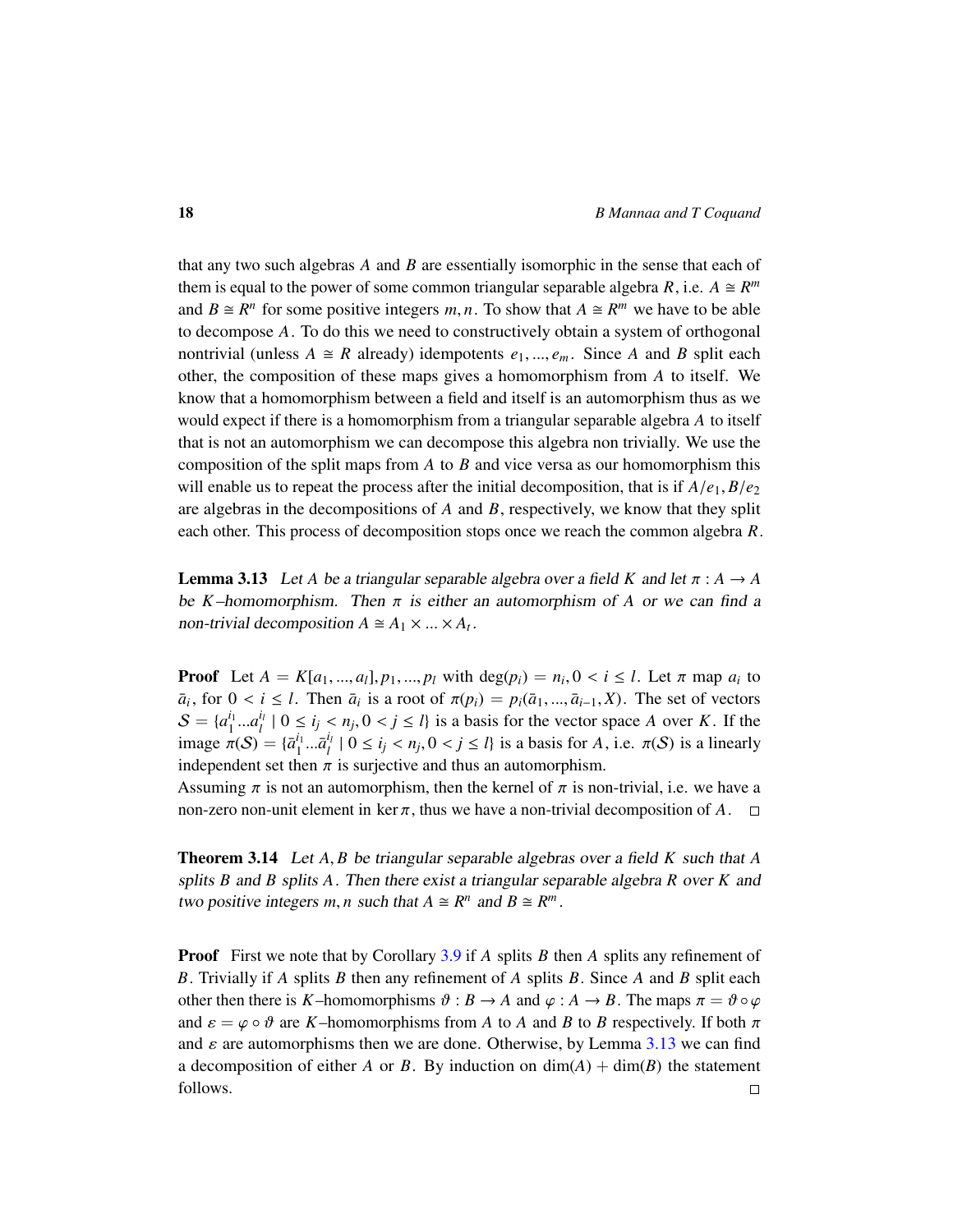Theorems [3.14](#page-17-0) and [3.11](#page-16-0) show that the algebras obtained by the algorithm of Theorem [2.8](#page-11-0) are equal to the power of some common algebra. This common triangular separable algebra is an approximation, for lack of irreducibility test for polynomials, of the normal field extension of *K* generated by the coefficients of the Puiseux expansions  $\eta_i \in \overline{K}[[X^{1/m}]]$  of *F*, where  $\overline{K}$  is the algebraic closure of *K*.

The following are examples from a Haskell implementation of the algorithm. We truncate the different factors unevenly for readability.

**Example 3.1** Applying the algorithm to  $F(X, Y) = Y^4 - 3Y^2 + XY + X^2 \in Q[X][Y]$ we get.

• 
$$
Q[a, b, c], a = 0, b^2 - 13/36 = 0, c^2 - 3 = 0
$$
  
\n $F(X, Y) =$   
\n $(Y + (-b - 1/6)X + (-31b/351 - 7/162)X^3 + (-415b/41067 - 29/1458)X^5 + ...)$   
\n $(Y + (b - 1/6)X + (31b/351 - 7/162)X^3 + (1415b/41067 - 29/1458)X^5 + ...)$   
\n $(Y - c + X/6 + 5cx^2/72 + 7X^3/162 + 185cx^4/10368 + 29X^5/1458 + ...)$   
\n $(Y + c + X/6 - 5cx^2/72 + 7X^3/162 - 185cx^4/10368 + 29X^5/1458 + ...)$   
\n•  $Q[a, b, c], a^2 - 3 = 0, b - a/3 = 0, c^2 - 13/36 = 0$   
\n $F(X, Y) =$   
\n $(Y - a + X/6 + 5aX^2/72 + 7X^3/162 + 185aX^4/10368 + 29X^5/1458 + ...)$   
\n $(Y + (-c - 1/6)X + (-31c/351 - 7/162)X^3 + (-415c/41067 - 29/1458)X^5 + ...)$   
\n $(Y + (c - 1/6)X + (31c/351 - 7/162)X^3 + (1415c/41067 - 29/1458)X^5 + ...)$   
\n $(Y + a + X/6 - 5aX^2/72 + 7X^3/162 - 185aX^4/10368 + 29X^5/1458 + ...)$   
\n•  $Q[a, b, c], a^2 - 3 = 0, b + 2a/3 = 0, c^2 - 13/36 = 0$   
\n $F(X, Y) =$   
\n $(Y - a + X/6 + 5aX^2/72 + 7X^3/162 + 185aX^4/10368 + 29X^5$ 

The algebras in the above example can be readily seen to be isomorphic. However, as we will show next, this is not always the case.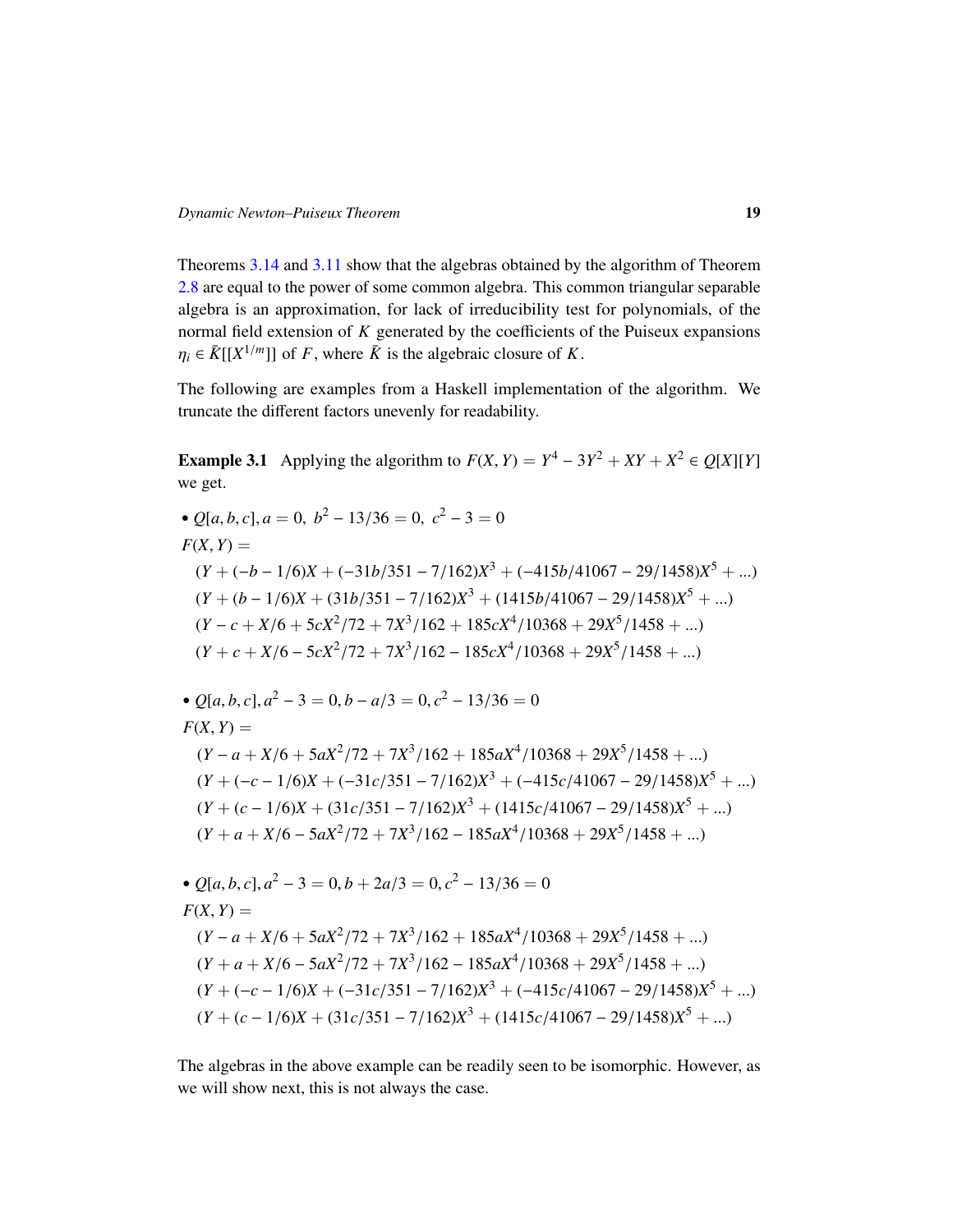Example 3.2 To illustrate Theorem [3.14](#page-17-0) we show how it works in the context of an example computation. The polynomial is  $F(X, Y) = Y^6 + X^6 + 3X^2Y^4 + 3X^4Y^2 - 4X^2Y^2$ .<br>The following are two of the several triangular separable algebras obtained by our The following are two of the several triangular separable algebras obtained by our algorithm along with their respective factorization of *<sup>F</sup>*(*X*, *<sup>Y</sup>*).

$$
A = Q[a, b, c, d, e], p_1, p_2, p_3, p_5
$$
  
\n
$$
p_1 = Y^4 - 4, p_2 = Y - a/5, p_3 = Y^2 - 1/4,
$$
  
\n
$$
p_4 = Y^3 + 2a^2Y/3 + 20a^3/27, p_5 = Y^2 + 3d^2/4 + 2a^2/3
$$
  
\n
$$
F(X, Y) = (Y - aX^{\frac{1}{2}} + 3a^3X^{\frac{3}{2}}/16 + ...)(Y - cX^2 + ...)(Y + cX^2 + ...)
$$
  
\n
$$
(Y + (-d + a/3)X^{\frac{1}{2}} + (-3ad^2/16 - a^2d/16 - 7a^3/48)X^{\frac{3}{2}} + ...)
$$
  
\n
$$
(Y + (-e + d/2 + a/3)X^{\frac{1}{2}} + (3ad^2/32 + a^2d/32 - a^3/48)X^{\frac{3}{2}} + ...)
$$
  
\n
$$
(Y + (e + d/2 + a/3)X^{\frac{1}{2}} + (3ad^2/32 + a^2d/32 - a^3/48)X^{\frac{3}{2}} + ...)
$$

$$
B = Q[r, t, u, v, w], q_1, q_2, q_3, q_5
$$
  
\n
$$
q_1 = Y^4 - 4, q_2 = Y + 4r/5, q_3 = Y, q_4 = Y^2 - 1/4, q_5 = Y^2 + r^2
$$
  
\n
$$
F(X, Y) = (Y - rX^{\frac{1}{2}} + 3r^3X^{\frac{3}{2}}/16 + ...)(Y + rX^{\frac{1}{2}} - 3r^3X^{\frac{3}{2}}/16 + ...)
$$
  
\n
$$
(Y - vX^2 + ...)(Y + vX^2 + ...)
$$
  
\n
$$
(Y - wX^{\frac{1}{2}} - 3r^2wX^{\frac{3}{2}}/16 + ...)(Y + wX^{\frac{1}{2}} + 3r^2wX^{\frac{3}{2}}/16 + ...)
$$

We now show that the two algebras indeed split each other. Over *B* the polynomial *p*<sup>1</sup> factors as  $p_1 = (Y - r)(Y + r)(Y - w)(Y + w)$ . Each of these factors partly specify a homomorphism taking *a* to a zero of  $p_1$  in *B*. For each we get a factorization of  $p_4$ over *B*.

\n- \n
$$
a \mapsto r
$$
\n
$$
p_4 = (Y + 2r/3)(Y - w - r/3)(Y + w - r/3)
$$
\n
\n- \n
$$
a \mapsto -r
$$
\n
$$
p_4 = (Y - 2r/3)(Y - w + r/3)(Y + w + r/3)
$$
\n
\n- \n
$$
a \mapsto w
$$
\n
$$
p_4 = (Y - r - w/3)(Y + r - w/3)(Y + 2w/3)
$$
\n
\n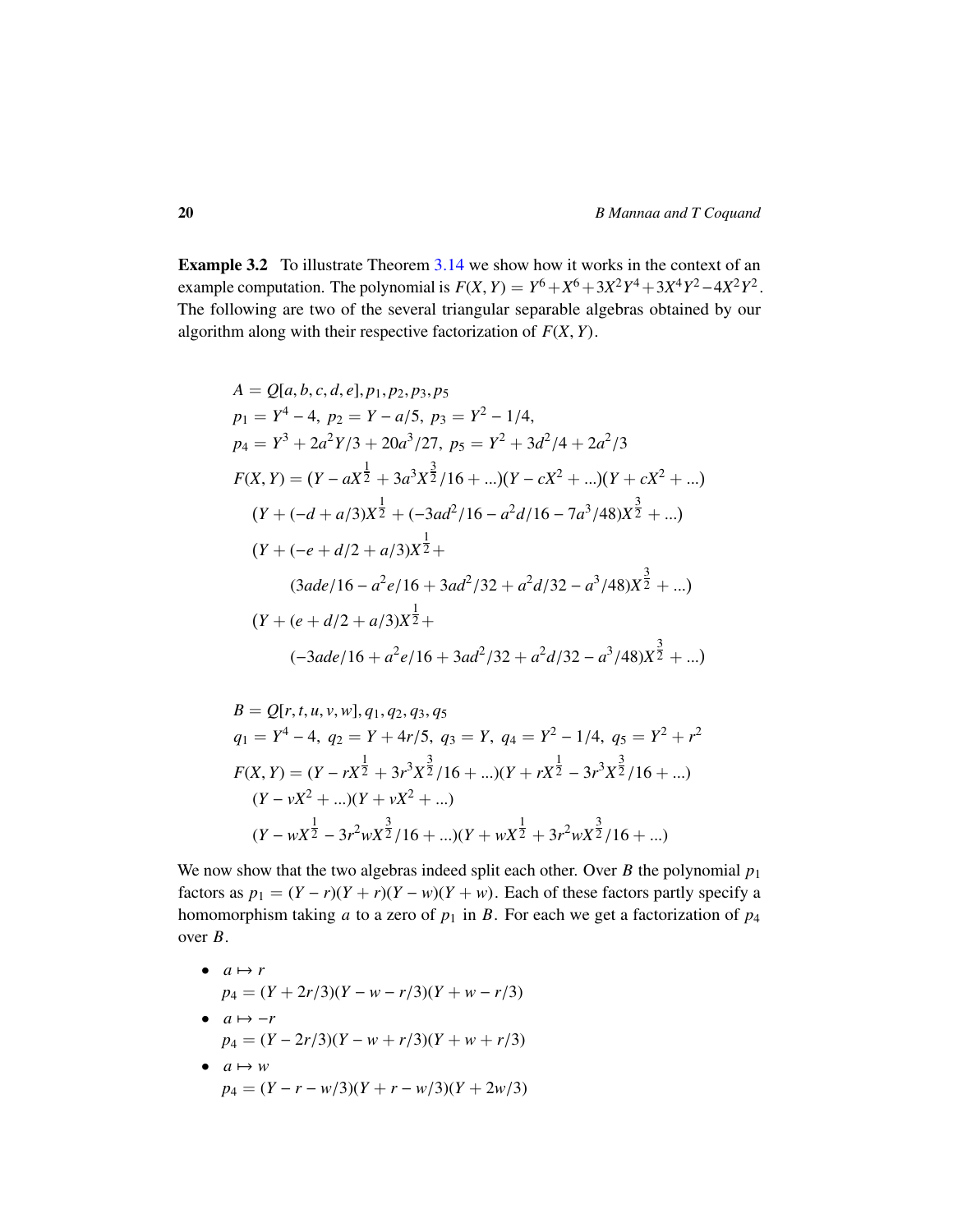*Dynamic Newton–Puiseux Theorem* 21

• 
$$
a \mapsto -w
$$
  
\n $p_4 = (Y - r + w/3)(Y + r + w/3)(Y - 2w/3)$ 

For each of the 4 mappings of *a* we get 3 mappings of *d*. Now we see we have 12 different mappings arising from the different mappings of *a* and *d*. Each of these 12 mappings will give rise to 2 different mappings of  $e$  (factorization of  $p_5$ )...etc. Thus we have a number of homomorphisms equal to the dimension of the algebra, that is 48 homomorphisms. We avoid listing all these homomorphisms here. In conclusion, we see that *B* splits *A*. Similarly, we have that *A* splits *B*. We show only one of the 16 homomorphisms below. The polynomial *q*<sup>1</sup> factors linearly over *A* as  $q_1 = (Y - a)(Y - d + a/3)(Y - e + d/2 + a/3)(Y + e + d/2 + a/3)$ . Under the map  $r \mapsto a$  we get a factorization of  $q_5$  over *A* as

$$
q_5 = Y^2 + a^2 = (Y - a^2d^2e/8 + a^3de/12 - 5e/9 - a^3d^2/8 - 2d/3 - 2a/9)
$$
  

$$
(Y + a^2d^2e/8 - a^3de/12 + 5e/9 + a^3d^2/8 + 2d/3 + 2a/9)
$$

Now to the application of Theorem [3.14.](#page-17-0) Under the map above we have an endomorphism  $a \mapsto r \mapsto a$  and  $d \mapsto -2r/3 \mapsto -2a/3$ . Thus in the kernel we have the non-zero element  $d + 2a/3$  and as expected  $Y + 2a/3$  divides  $p_4$ . Using this we obtain a decomposition of  $A \cong A_1 \times A_2$ . We have  $A_1 = Q[a, b, c, d, e], p_1, p_2, p_3, g_4, p_5$  with  $g_4 =$ *Y* + 2*a*/3 and *A*<sub>2</sub> = *Q*[*a*, *b*, *c*, *d*, *e*], *p*<sub>1</sub>, *p*<sub>2</sub>, *p*<sub>3</sub>, *h*<sub>4</sub>, *p*<sub>5</sub> with *h*<sub>4</sub> = *Y*<sup>2</sup> - 2*aY*/3 + 10*a*<sup>2</sup>/9.

With  $d + 2a/3 = 0$  in  $A_1$ ,  $p_5 = Y^2 + 3d^2/4 + 2a^2/3 = Y^2 + a^2$  and we can see<br>immediately that  $A_1 \approx B_2$  Similarly we can decompose the algebra  $A_2 \approx C_1 \times C_2$ immediately that  $A_1 \cong B$ . Similarly, we can decompose the algebra  $A_2 \cong C_1 \times C_2$ , where  $C_1 = Q[a, b, c, d, e], p_1, p_2, p_3, h_4, g_5$  with  $g_5 = Y - d/2 + 2a/3$  and  $C_2 =$  $Q[a, b, c, d, e], p_1, p_2, p_3, h_4, h_5$  with  $h_5 = Y + d/2 - 2a/3$ . The polynomial  $q_5$  factors linearly over both  $C_1$  and  $C_2$  as  $q_5 = (Y - d + a/3)(Y + d - a/3)$ . We can readily see that both  $C_1$  and  $C_2$  are isomorphic to *B*, through the  $C_1$  automorphism  $a \mapsto r \mapsto$  $a, d \mapsto w + r/3 \mapsto d$ . Thus proving  $A \cong B^3$ .

## 4 Acknowledgments

We are grateful to Henri Lombardi for the useful comments and discussions during the work leading to this paper. We thank the referees for comments and suggestions that helped to improve the article.

The research leading to the results presented here has been supported by ERC Advanced grant project 247219.